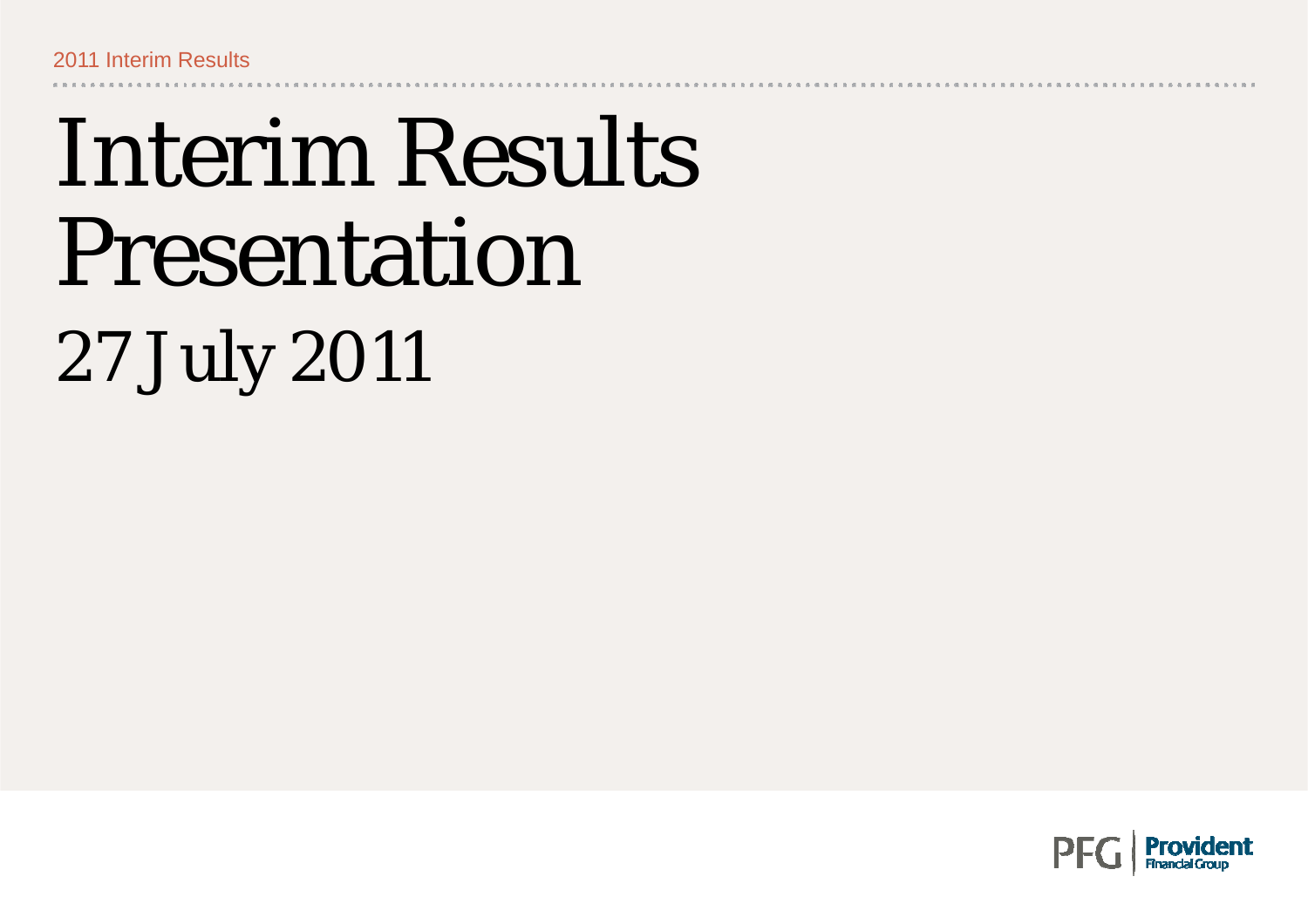# Today's presentation

- Highlights and business overview: Peter Crook
- Financial review: Andrew Fisher
- Regulatory update and outlook: Peter Crook
- Questions

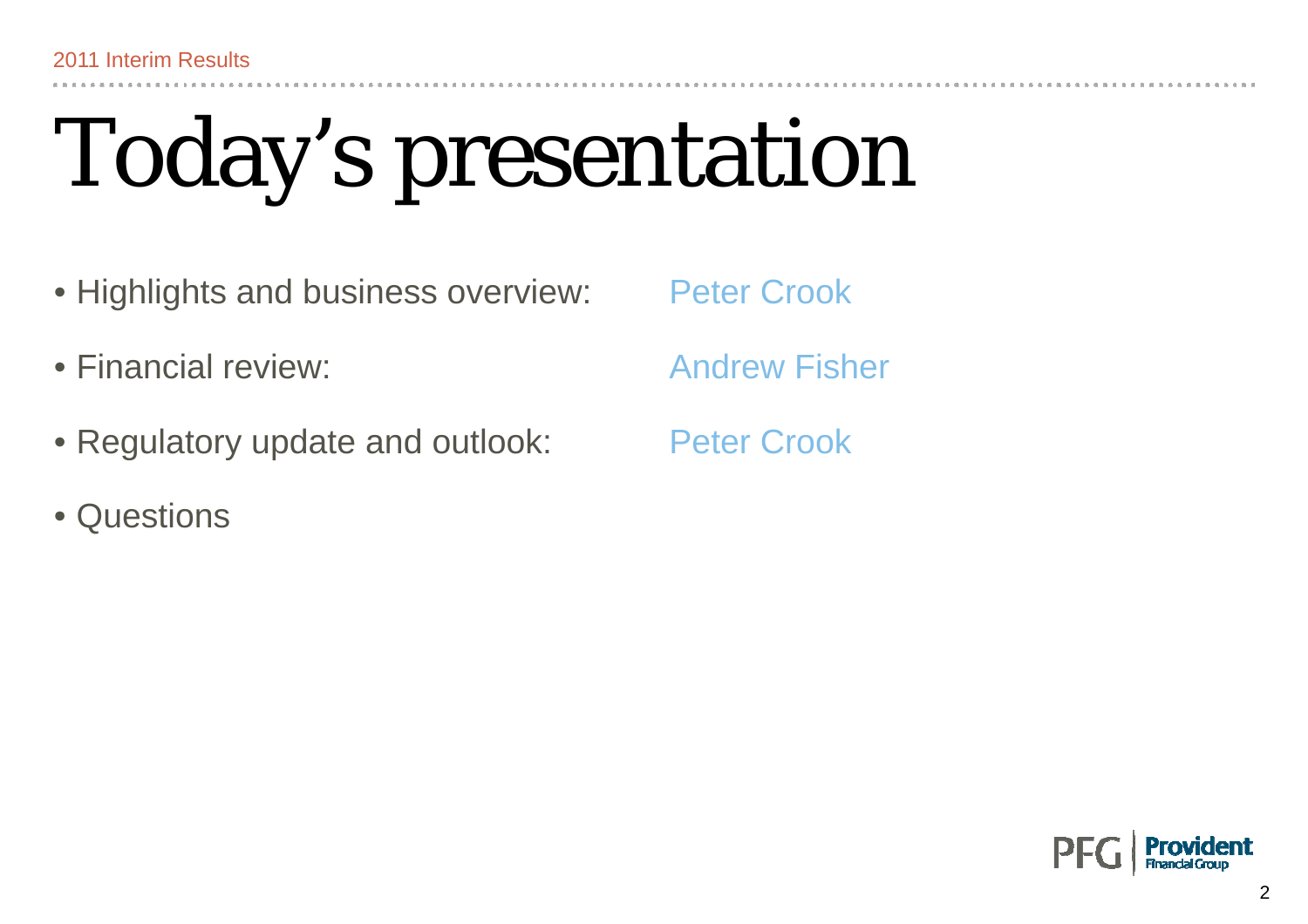## Highlights and business overview Peter Crook – Chief Executive

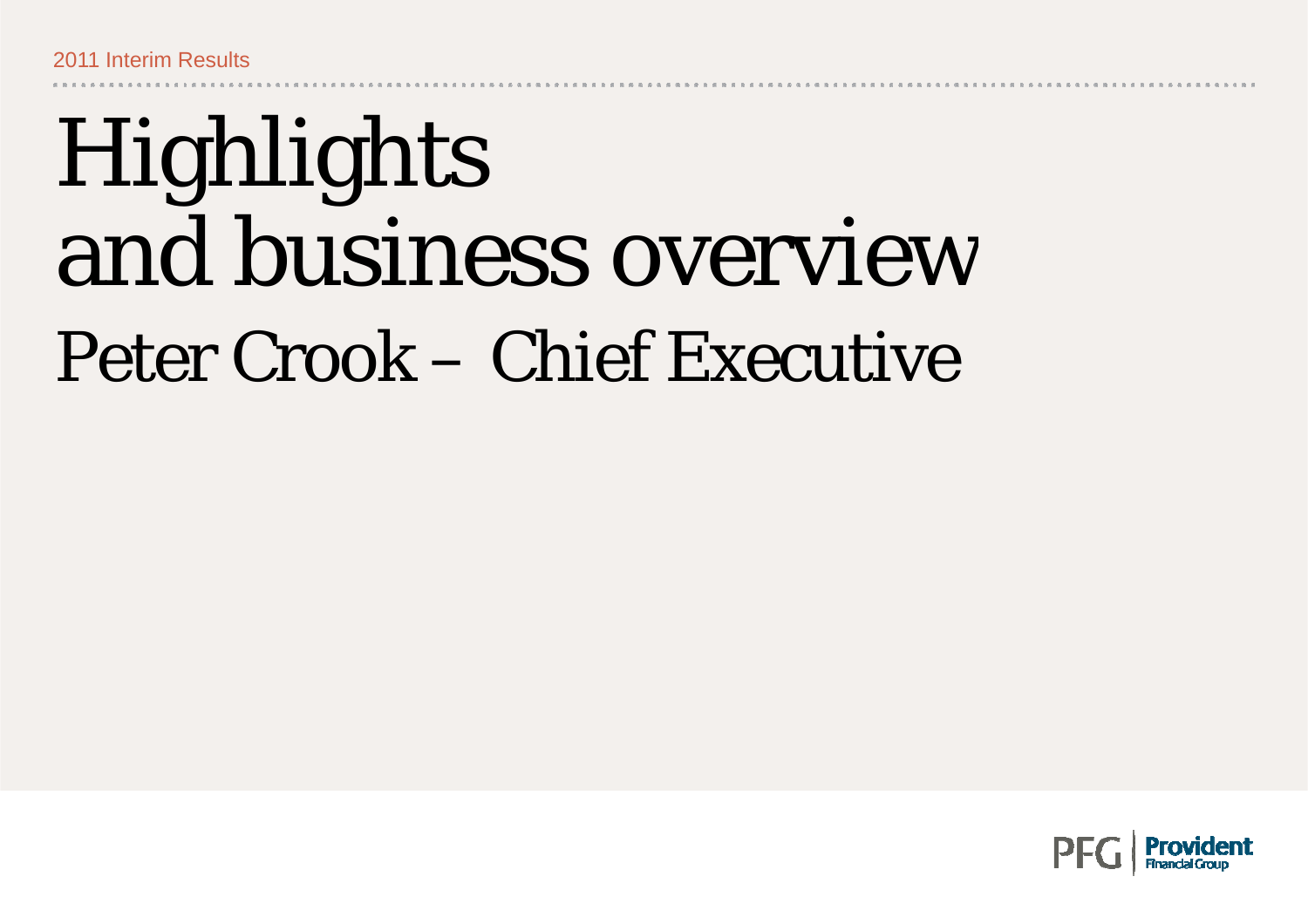## **Highlights**

#### **Continued good progress**

- Profit before tax up 15.4% to £62.3m
- Cautious approach to extending credit yielding favourable impairment trends in both businesses
- Home Credit performance underpinned by focus on serving good-quality existing customers
- Strong growth and favourable delinquency trends at Vanquis Bank generating above target returns
- Headroom on committed bank facilities, **before deposit taking**, of £280m sufficient to fund growth and contractual maturities until late 2012
- Retail deposits programme activated at Vanquis Bank
- Increase in interim dividend by 5.1% to 26.7 pence per share, supported by earnings growth and strong capital generation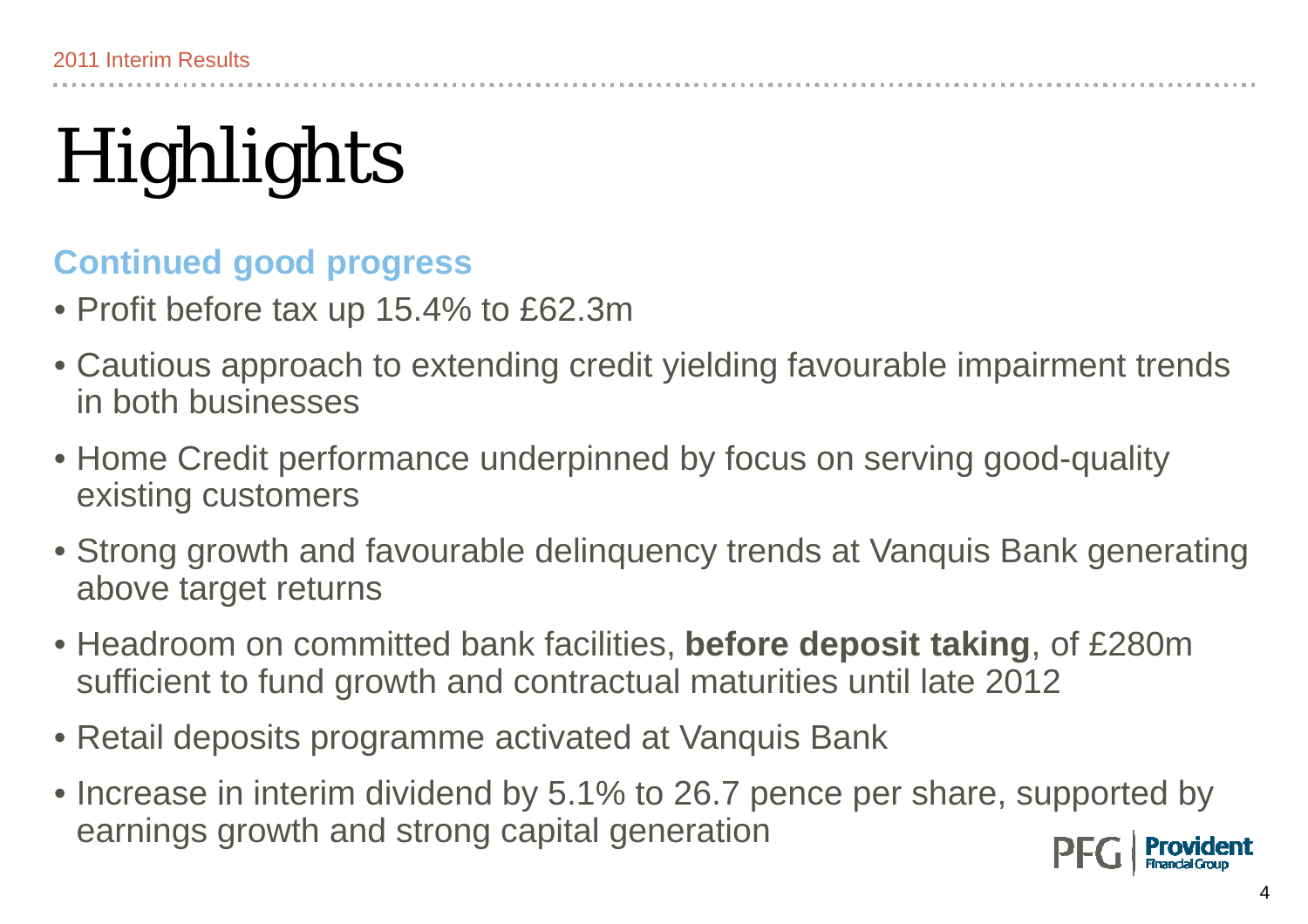#### Deposit taking activated

| <b>About Us</b><br><b>FAQ</b><br><b>Contact Us</b><br><b>Apply Now</b><br>Home                                                                                                                 |                                                                                                                   |
|------------------------------------------------------------------------------------------------------------------------------------------------------------------------------------------------|-------------------------------------------------------------------------------------------------------------------|
| <b>High Yield Fixed Rate Bonds</b><br>interest rates of up to $3.70\%$ gross/AER*                                                                                                              | <b>Interest Rates</b><br>Below is a breakdown of our interest<br>rates as of 21/07/2011<br>1 Year Fixed Rate Bond |
| 1 and 2 year terms<br>Guaranteed return on your savings                                                                                                                                        | annual 3.45% gross/AER*<br>monthly 3.40% gross/AER*                                                               |
| Invest from £10,000 to £250,000                                                                                                                                                                | 2 Year Fixed Rate Bond<br>annual 3.70% gross/AER*                                                                 |
| Up to £85,000 per depositor protected by the<br><b>FSCS</b><br><b>Apply Now</b>                                                                                                                | monthly 3.64% gross/AER*                                                                                          |
| These bonds are a limited offer and may be withdrawn at any time.<br>*AER stands for annual equivalent rate and illustrates the interest rate if it was paid and compounded once each<br>year. |                                                                                                                   |
| <b>Terms of Use</b><br><b>Terms &amp; Conditions</b><br><b>Privacy Statement</b><br><b>Accessibility</b>                                                                                       | <b>Site Map</b>                                                                                                   |

Vanquis Bank Limited is authorised and regulated by the Financial Services Authority and is registered in the Financial Services Authority register with the following registration number: 221156. Vanguis Bank Limited's registered VAT number is 180555952.

Should you wish to contact Vanguis Bank Limited please refer to the Contact Us tab which can be found on each page of this site. @Vanquis Bank Ltd 2011



------------------------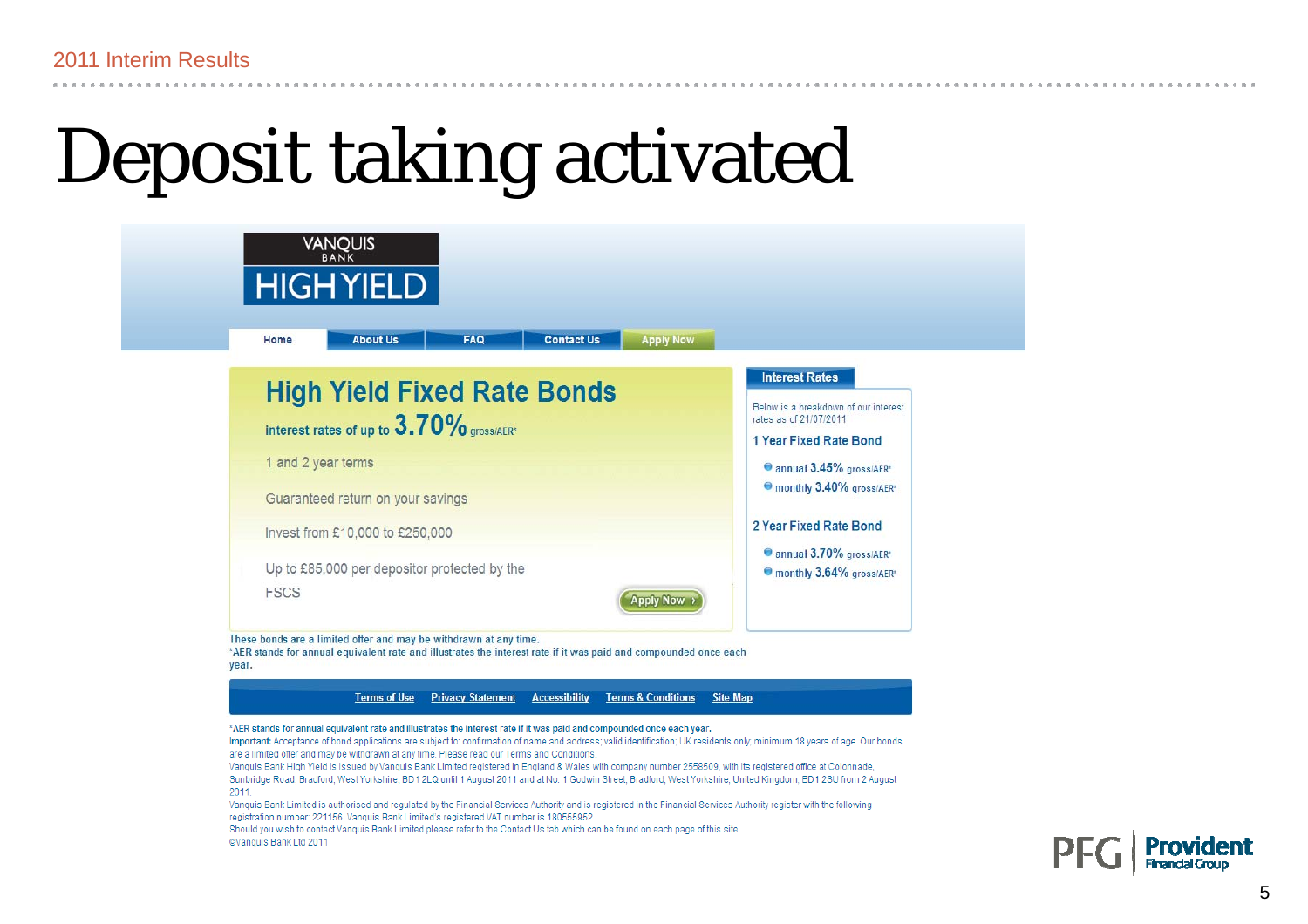#### Market conditions and business positioning - Home Credit

#### **Market conditions**

- Competitive landscape little changed
- Customer behaviour less cautious than 12 months ago
- Under-employment remains an issue for many households and inflation is creating pressure on disposable incomes
- Welfare changes having limited impact on customer base with changes to individual customer circumstances factored into agents' normal lending decisions

#### **Business positioning**

- Business plan for 2011 based on modest receivables growth
- Tighter stance on underwriting to new customers reducing headline growth in customer numbers
- Emphasis continues to be on re-serving good disposable incomes<br>growth growth the state receivables of the state of energy existing customers to generate receivables
	- Collections performance benefitting from improving s factored into agents' normal lending ecredit quality and enhancements to agents' commission scheme

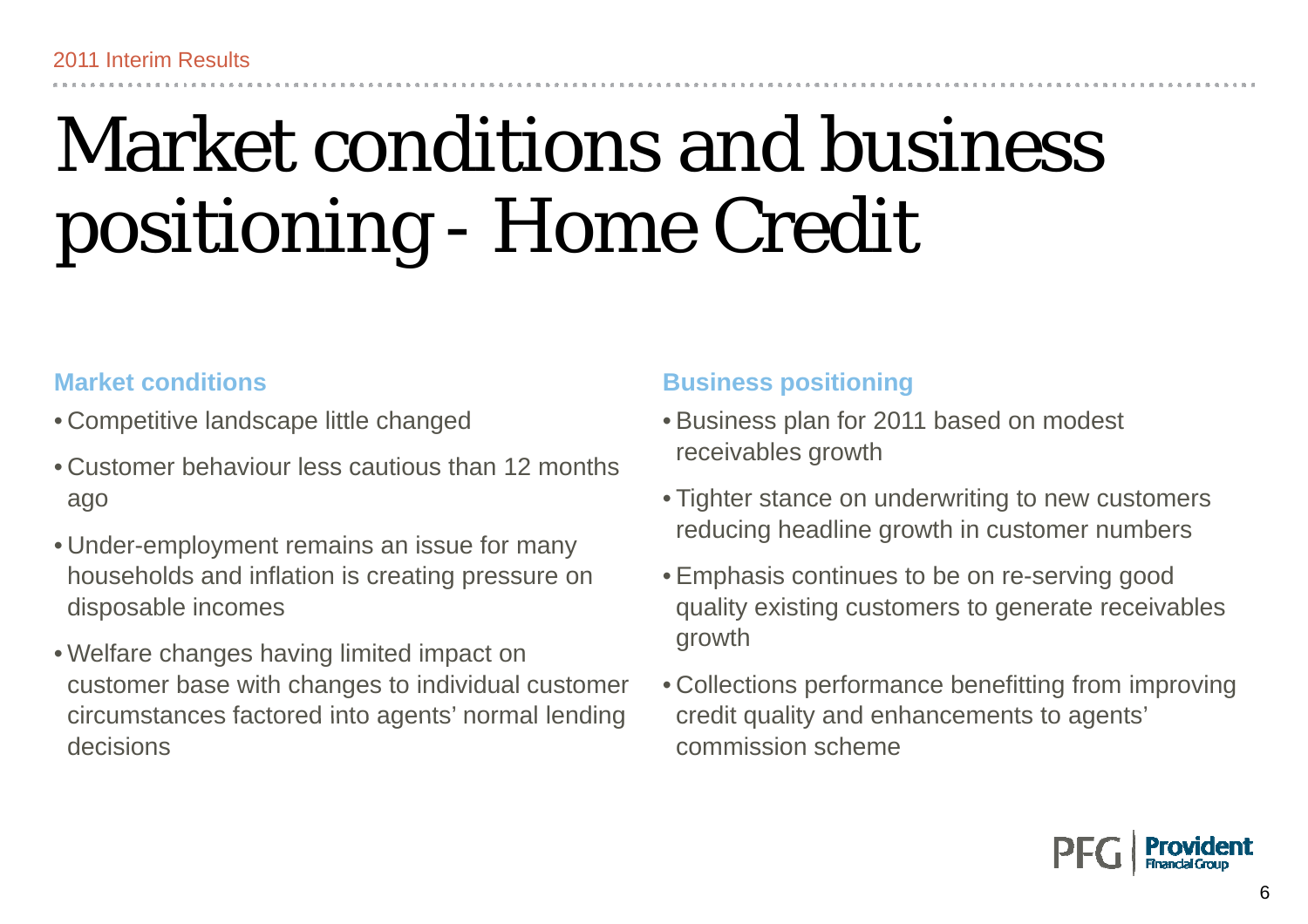#### Market conditions and business positioning - Vanquis Bank

#### **Market conditions**

- Vanquis Bank remains the most active participant in the non-standard credit card market
- Strong flow of applications from both direct mail and internet channels
- Unemplovment remains stabl
- Consumers in the wider non-standard market still carrying too much debt

#### **Business positioning**

- No change to tight underwriting and credit line increase criteria
- Strict adherence to only serving customers with limited indebtedness
- Unemployment remains stable with the More intensive marketing programme since mid-2010 driving strong growth in customer base
	- Improving underlying quality of the book and favourable delinquency trends generating above target returns
	- No near-term relaxation of credit standards due to uncertainty over direction of employment market
	- Plans well-advanced for Bradford based call centre to increase capacity

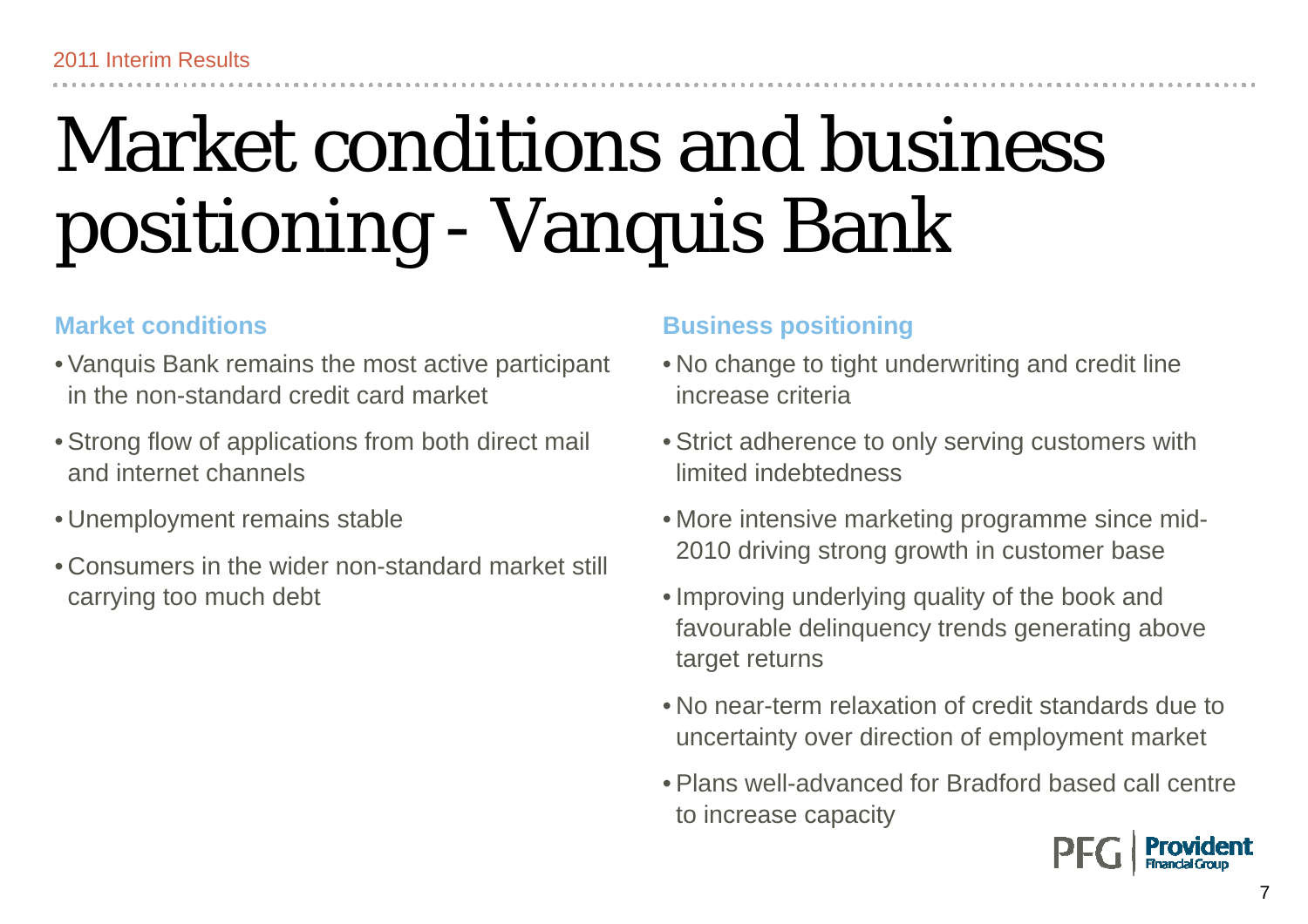#### Market conditions and business positioning

#### **Summary**

- Management's approach in both businesses proving effective in current market conditions
- No change to cautious stance on extending new credit in recognition of continuing pressure on real incomes and uncertainty over future direction of employment market
- Sound credit quality in both businesses provides foundation for delivering good-quality growth for 2011 as a whole

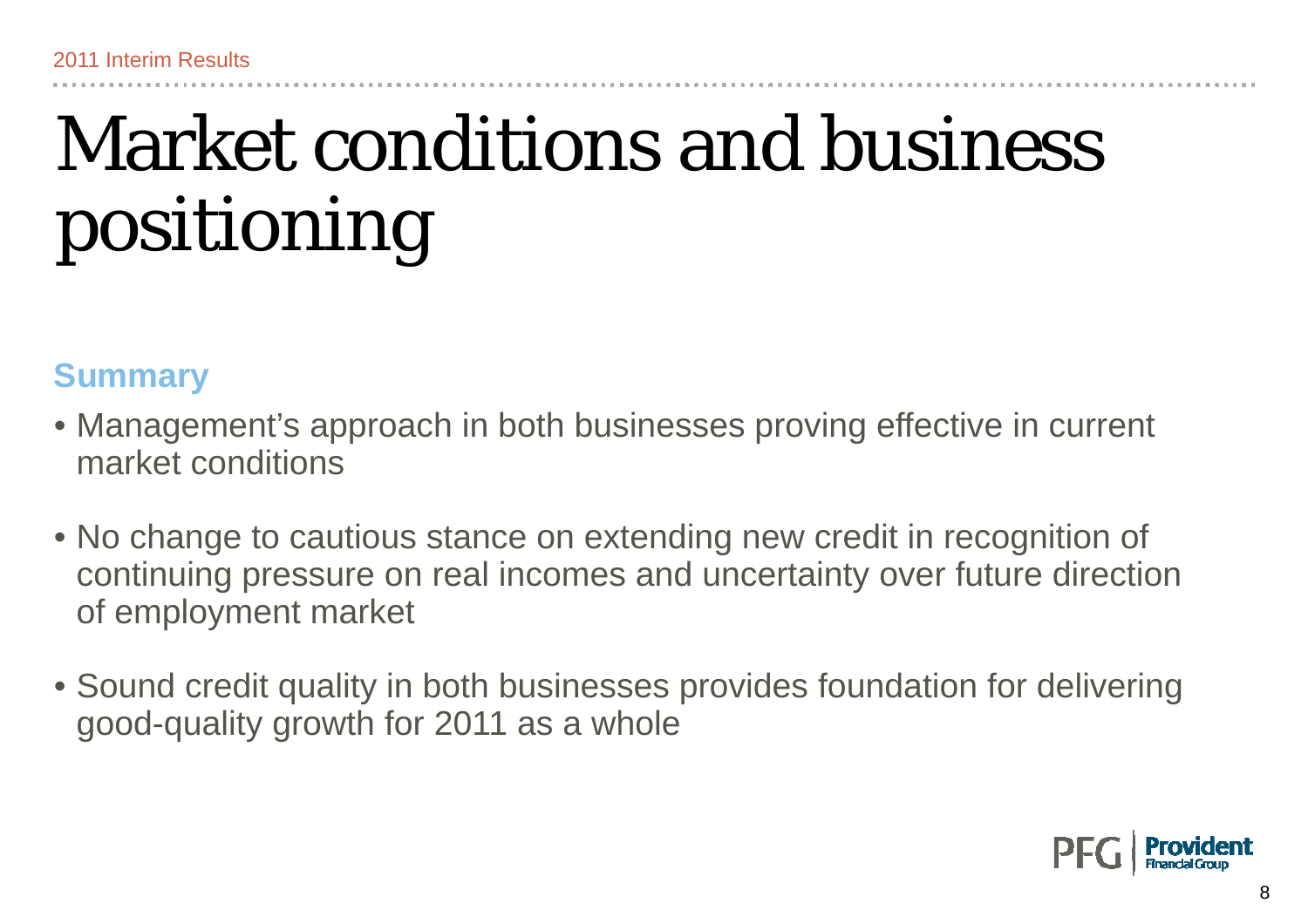## Financial review Andrew Fisher – Finance Director

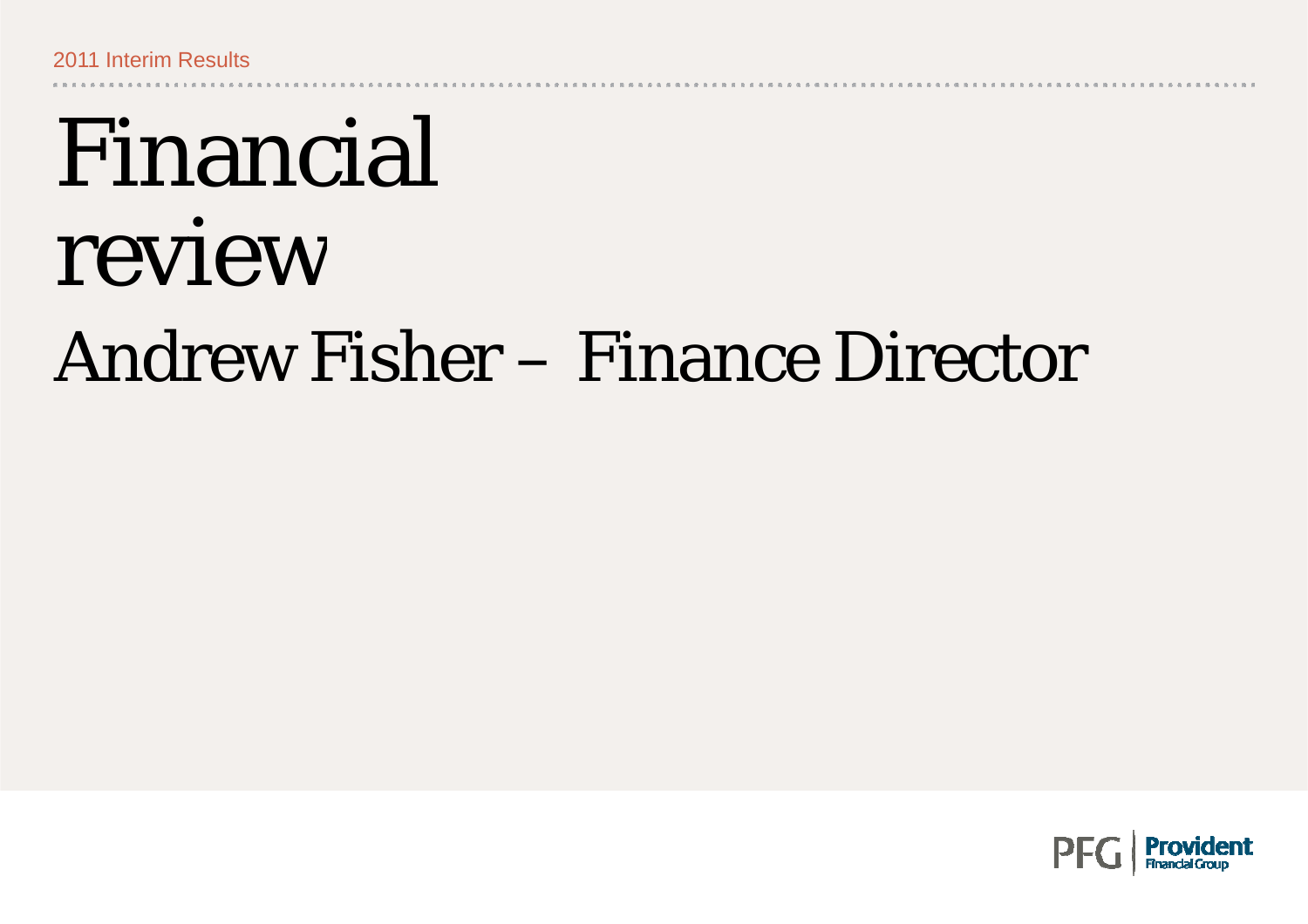### Group - Profit before tax

| <b>Six months ended 30 June</b> | 2011<br>Em | 2010<br>Em | Change<br>Em |
|---------------------------------|------------|------------|--------------|
| <b>Home Credit</b>              | 50.2       | 51.1       | (0.9)        |
| <b>Real Personal Finance</b>    |            | (1.8)      | 1.8          |
| <b>Vanquis Bank</b>             | 17.6       | 9.1        | 8.5          |
| Central:                        |            |            |              |
| - Costs                         | (4.9)      | (4.1)      | (0.8)        |
| - Interest payable              | (0.6)      | (0.3)      | (0.3)        |
| <b>Total central</b>            | (5.5)      | (4.4)      | (1.1)        |
| Profit before tax               | 62.3       | 54.0       | 8.3          |
| Basic earnings per share        | 34.3p      | 29.5p      |              |



**\*\*\*\*\*\*\*\*\*\*\*\*\*\***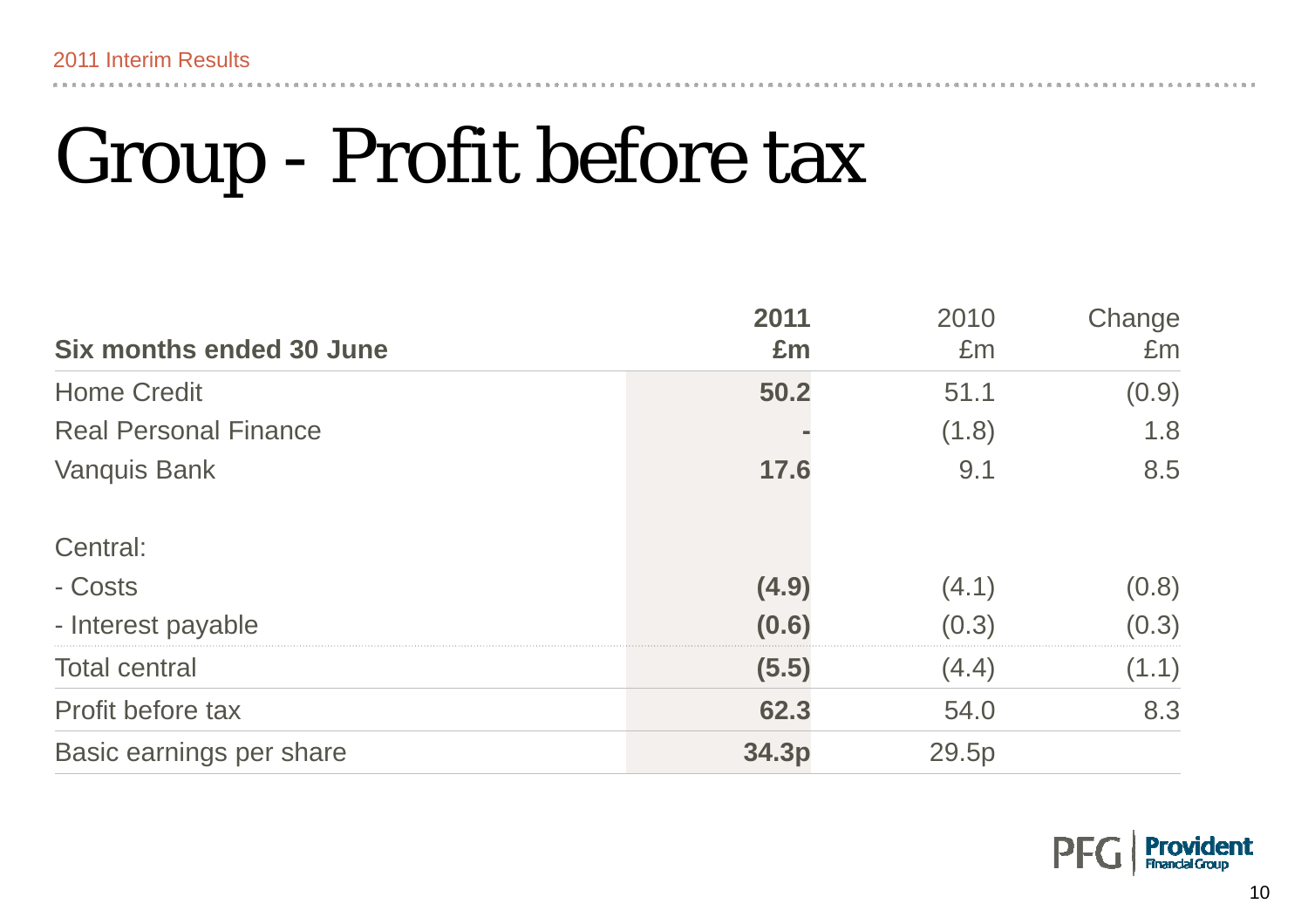#### Home Credit - Income statement

|                                   | 2011       | 2010         |           |
|-----------------------------------|------------|--------------|-----------|
|                                   | (26 weeks) | $(27$ weeks) |           |
| <b>Six months ended 30 June</b>   | £m         | Em           | Change    |
| Customer numbers ('000)           | 1,803      | 1,805        | $(0.1\%)$ |
| Period-end receivables            | 785.5      | 747.7        | 5.1%      |
| Average receivables               | 784.3      | 749.5        | 4.6%      |
| Revenue                           | 350.2      | 362.3        | $(3.3\%)$ |
| Impairment                        | (130.1)    | (145.8)      | 10.8%     |
| Revenue less impairment           | 220.1      | 216.5        | 1.7%      |
| Annualised revenue yield*         | 89.4%      | 92.4%        |           |
| Annualised impairment % revenue** | 31.2%      | 33.3%        |           |
| Costs                             | (146.7)    | (140.8)      | $(4.2\%)$ |
| Interest                          | (23.2)     | (24.6)       | 5.7%      |
| Profit before tax                 | 50.2       | 51.1         | $(1.8\%)$ |

\* $*$   $\;$  Revenue as a percentage of average receivables for the 12 months ended 30 June

\*\* Impairment as a percentage of revenue for the 12 months ended 30 June

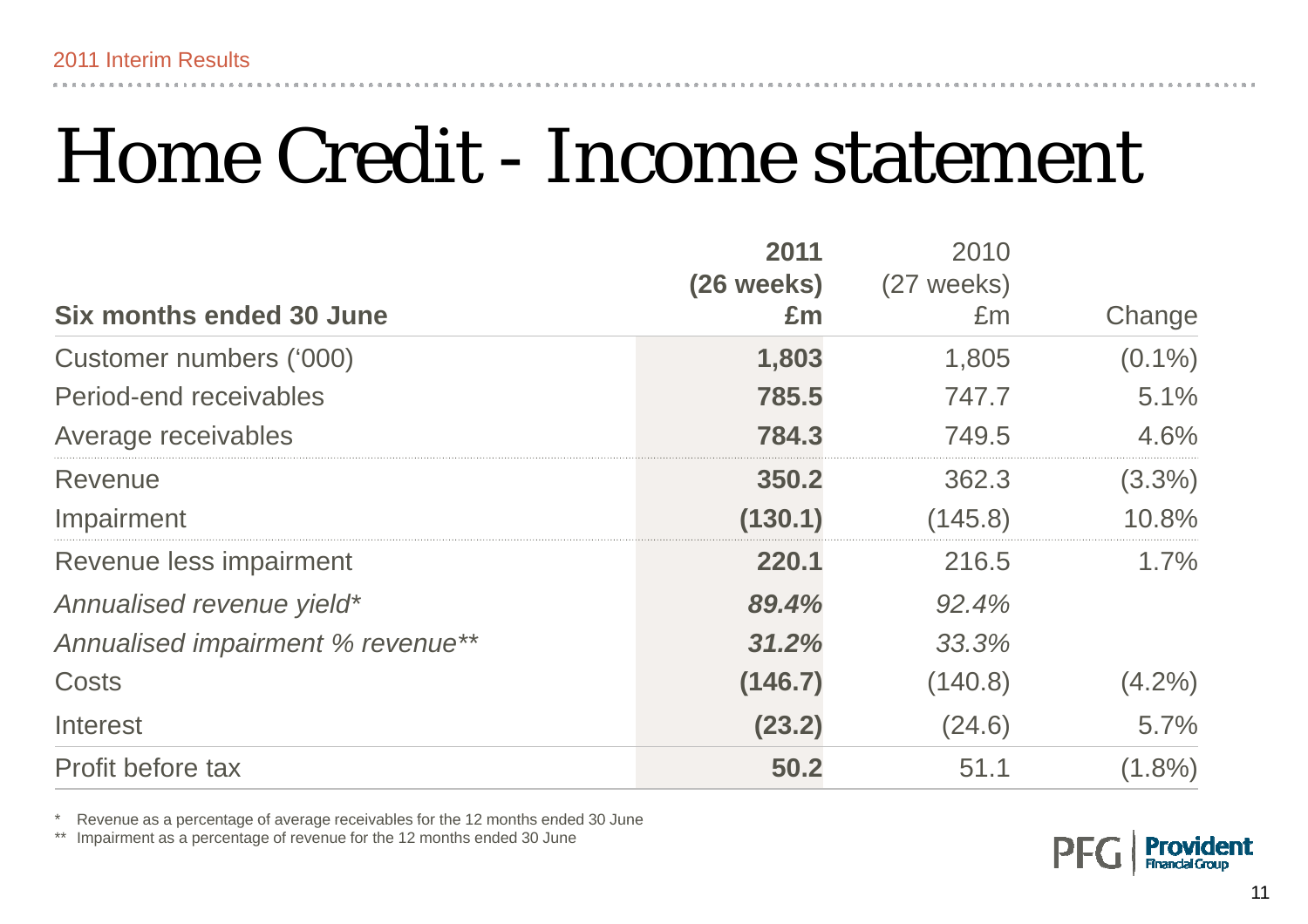#### Home Credit - Revenue yield



**Annualised revenue as a % of average receivables for Home Credit** 

- Revenue yield moderated •during first half of 2011 as previously indicated
- • Reflects focus on serving good-quality existing customers who tend to be served with slightly longer term products
- $\bullet$ Yield likely to remain around

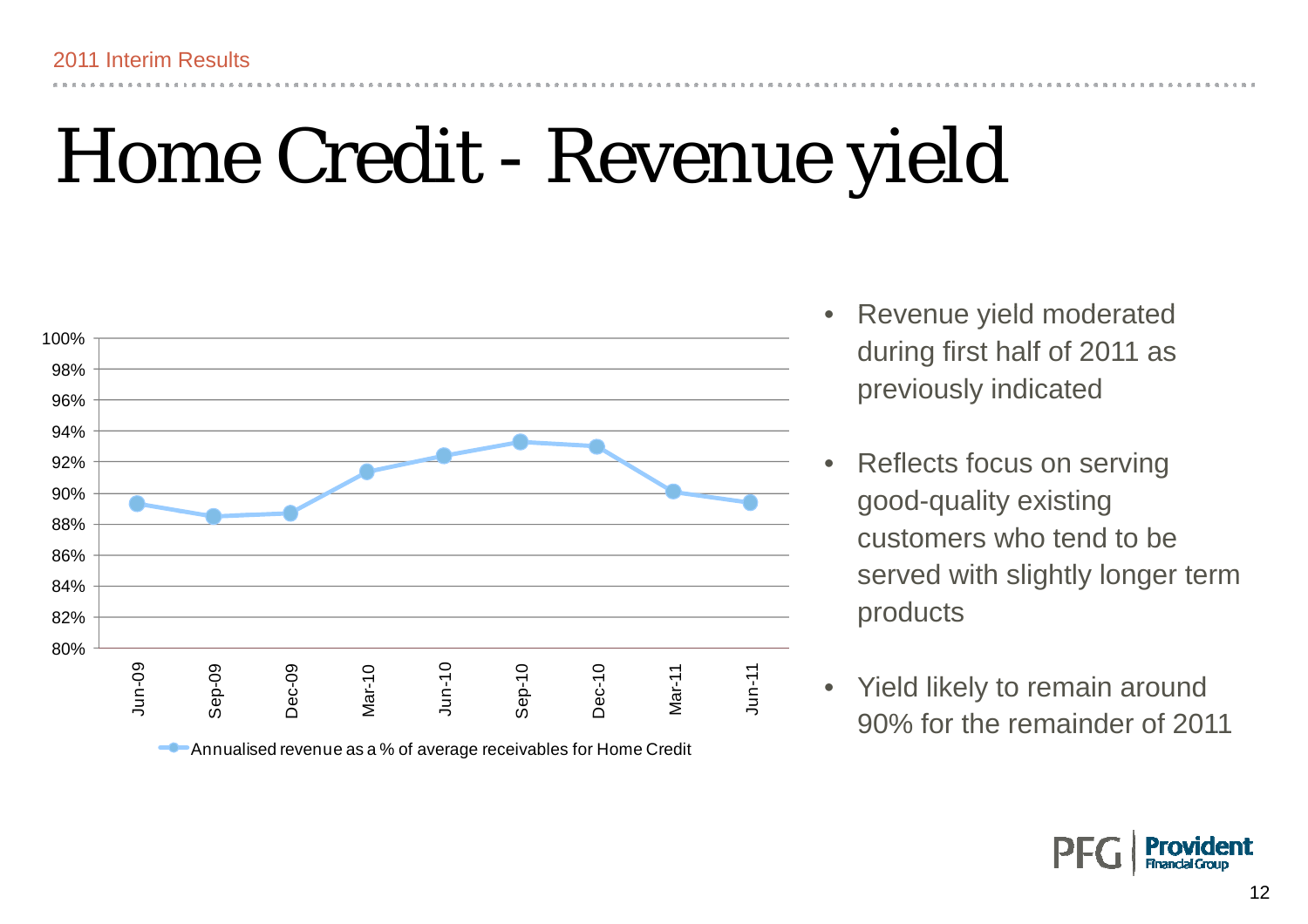#### Home Credit - Income statement

|                                   | 2011       | 2010         |           |
|-----------------------------------|------------|--------------|-----------|
|                                   | (26 weeks) | $(27$ weeks) |           |
| <b>Six months ended 30 June</b>   | £m         | £m           | Change    |
| Customer numbers ('000)           | 1,803      | 1,805        | $(0.1\%)$ |
| Period-end receivables            | 785.5      | 747.7        | 5.1%      |
| Average receivables               | 784.3      | 749.5        | 4.6%      |
| Revenue                           | 350.2      | 362.3        | $(3.3\%)$ |
| Impairment                        | (130.1)    | (145.8)      | 10.8%     |
| Revenue less impairment           | 220.1      | 216.5        | 1.7%      |
| Annualised revenue yield*         | 89.4%      | 92.4%        |           |
| Annualised impairment % revenue** | 31.2%      | 33.3%        |           |
| <b>Costs</b>                      | (146.7)    | (140.8)      | $(4.2\%)$ |
| Interest                          | (23.2)     | (24.6)       | 5.7%      |
| Profit before tax                 | 50.2       | 51.1         | $(1.8\%)$ |

\* $*$   $\;$  Revenue as a percentage of average receivables for the 12 months ended 30 June

\*\* Impairment as a percentage of revenue for the 12 months ended 30 June

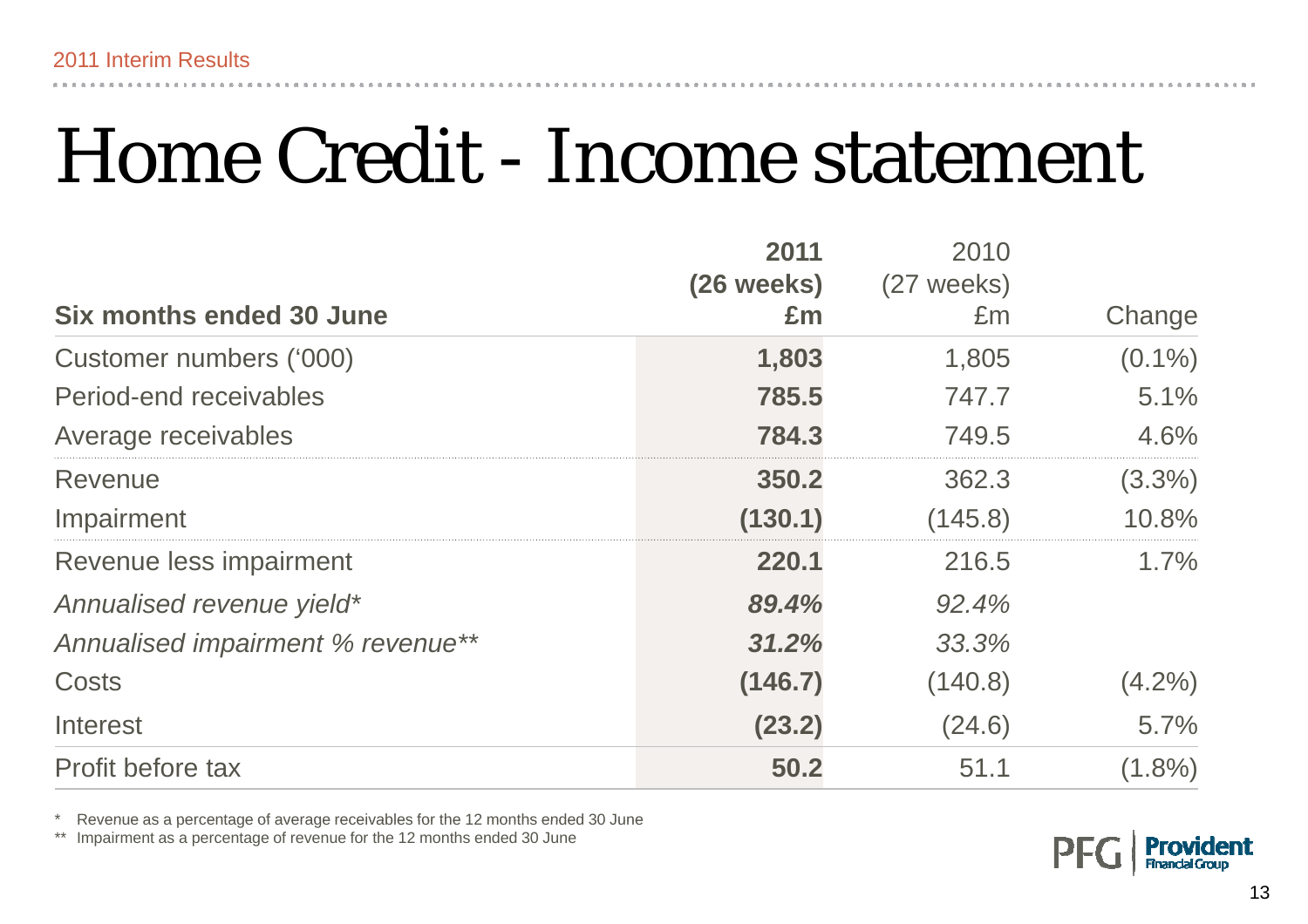## Home Credit - Impairment as a % of revenue



- • Strong first half collections performance reflects tighter in quality of the book
- Enhancements to agents' commission scheme are proving effective
- $\bullet$  Impairment rates expected to experienced over the last 12 months

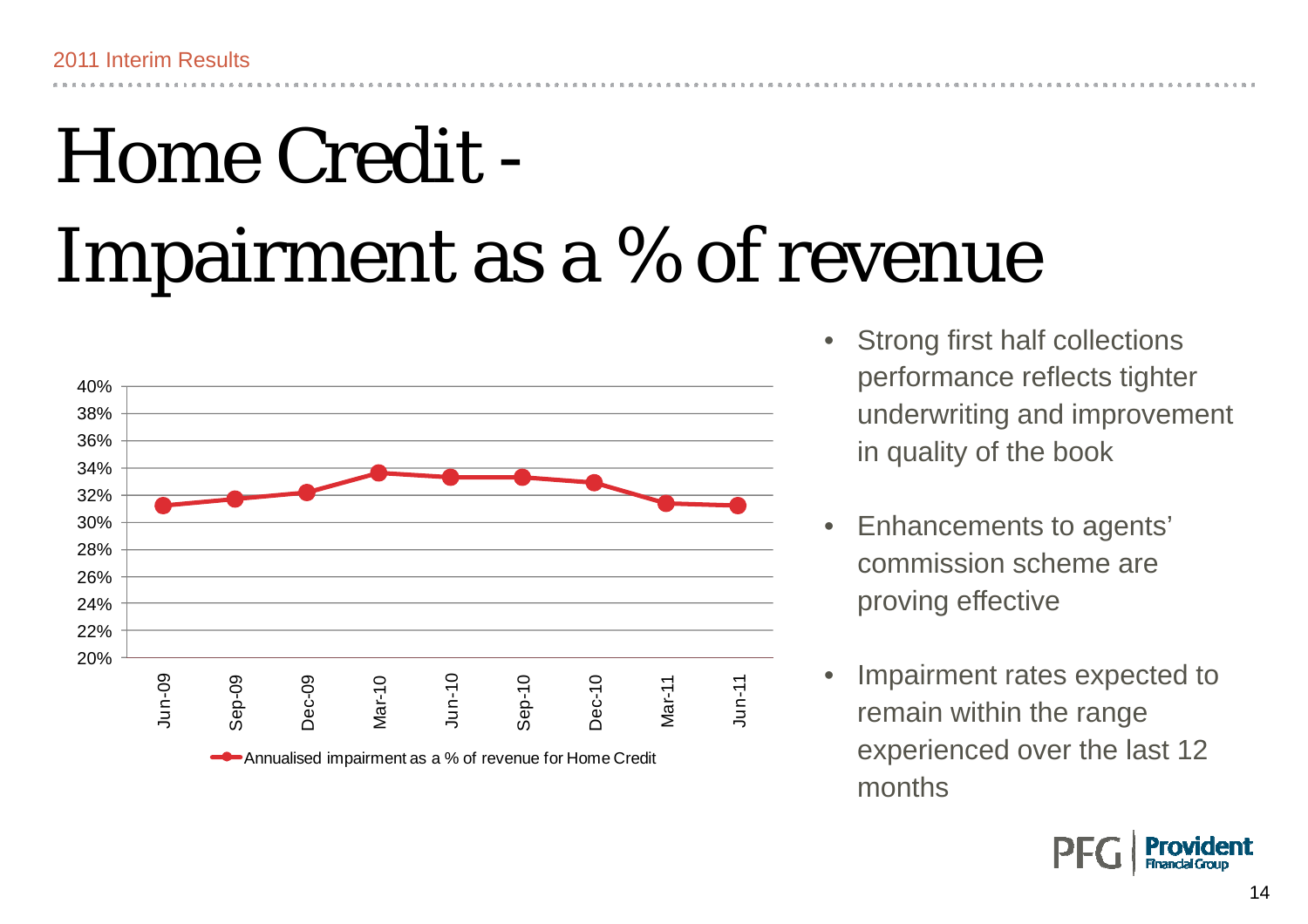## Home Credit - Impairment policy

• Based on last 12 weeks payment performance

- Loans deemed impaired if more than 1 contractual weekly payment missed in previous 12 weeks
- 95%+ provision against loans for which no payment received in last 12 weeks

**Timely, realistic provisioning which has been applied consistently and reinforces the right behaviour amongst agents and employees**

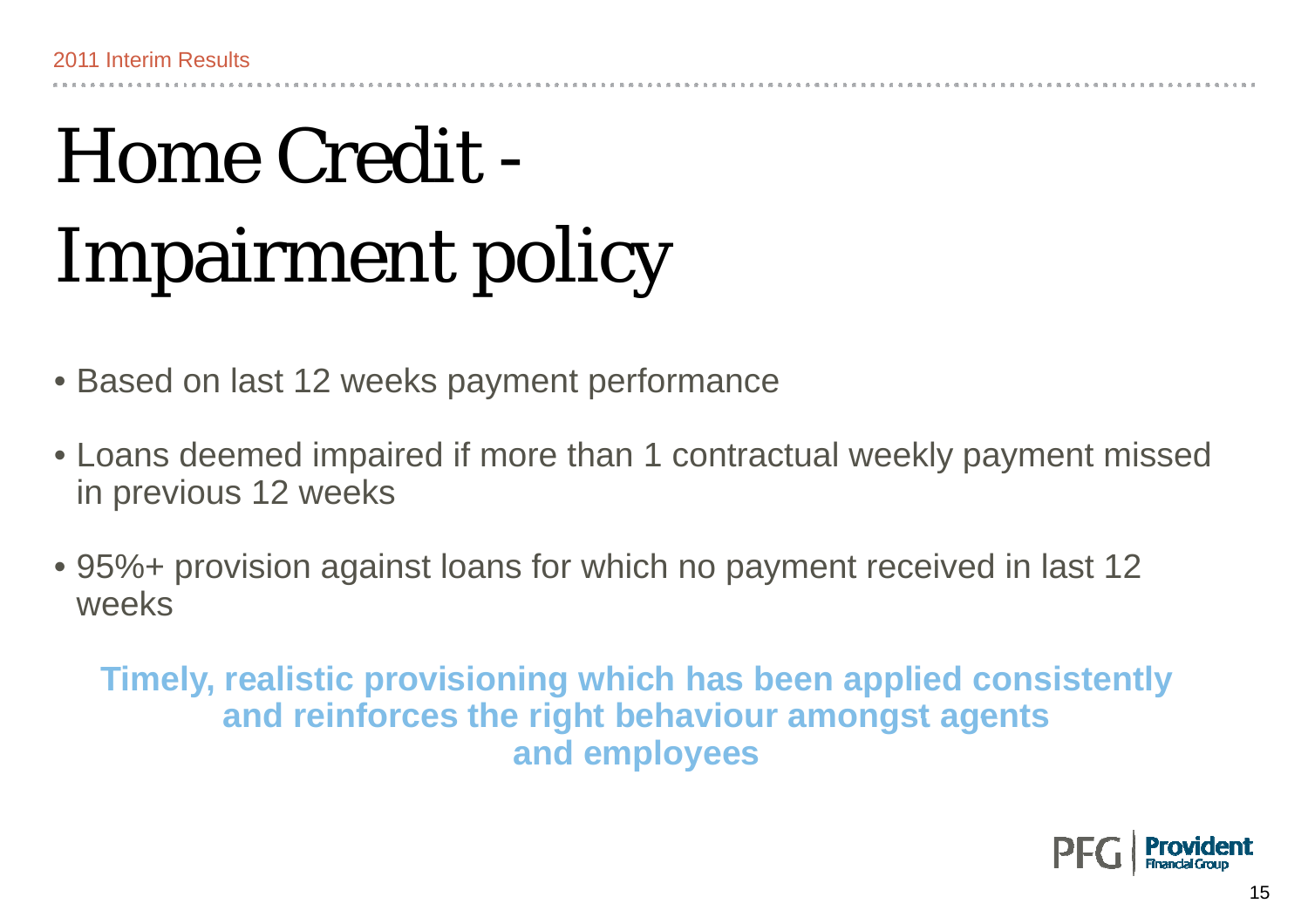#### Home Credit - IFRS 7 disclosures

|                             | 2011<br>$\frac{0}{0}$ | 2010<br>$\frac{0}{0}$ |
|-----------------------------|-----------------------|-----------------------|
| In order                    | 31.6                  | 30.4                  |
| In arrears:                 |                       |                       |
| - Past due but not impaired | 11.8                  | 12.6                  |
| - Impaired                  | 56.6                  | 57.0                  |
| Total                       | 100.0                 | 100.0                 |

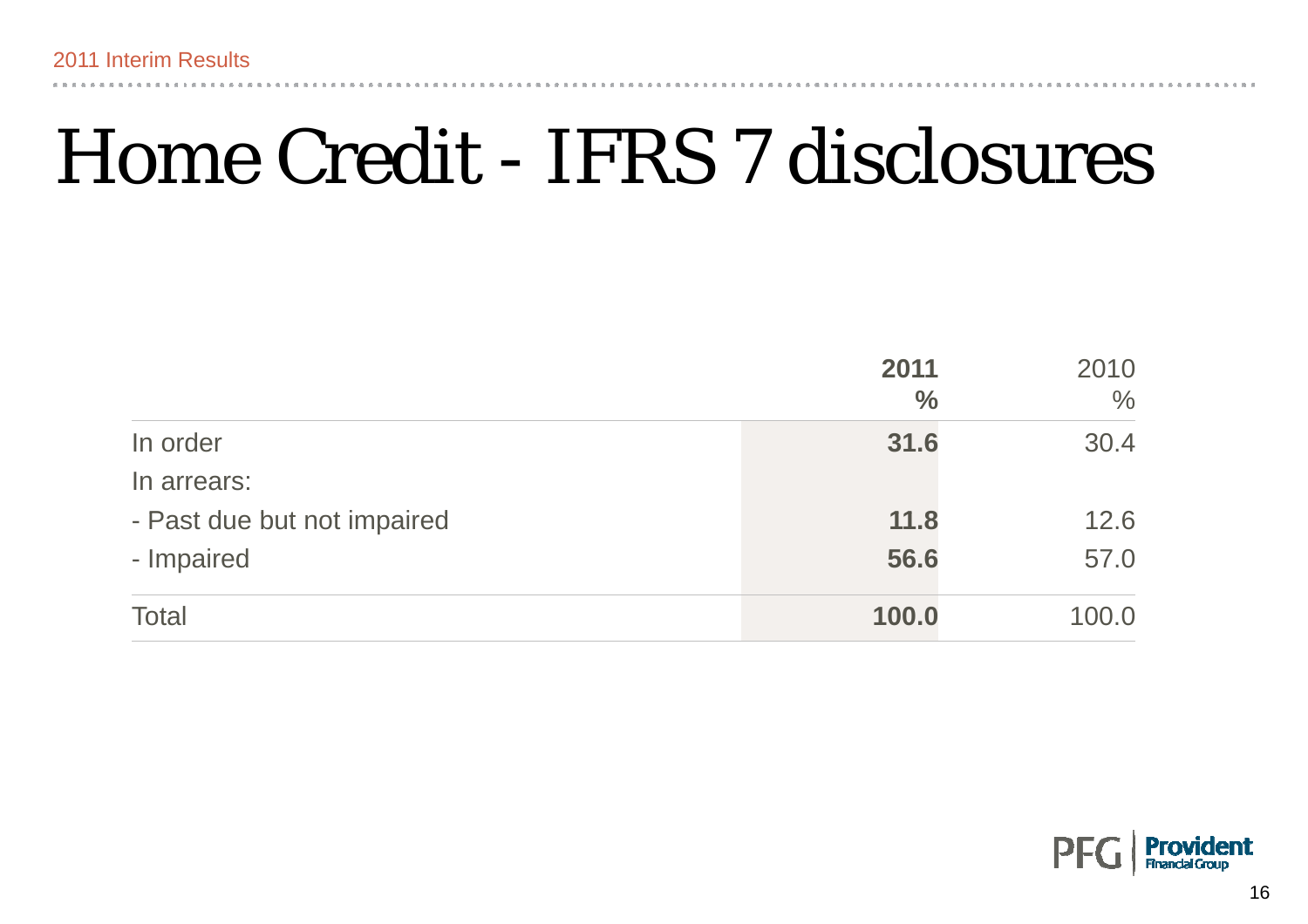#### Home Credit - Income statement

|                                   | 2011       | 2010         |           |
|-----------------------------------|------------|--------------|-----------|
|                                   | (26 weeks) | $(27$ weeks) |           |
| <b>Six months ended 30 June</b>   | £m         | £m           | Change    |
| Customer numbers ('000)           | 1,803      | 1,805        | $(0.1\%)$ |
| Period-end receivables            | 785.5      | 747.7        | 5.1%      |
| Average receivables               | 784.3      | 749.5        | 4.6%      |
| Revenue                           | 350.2      | 362.3        | $(3.3\%)$ |
| Impairment                        | (130.1)    | (145.8)      | 10.8%     |
| Revenue less impairment           | 220.1      | 216.5        | 1.7%      |
| Annualised revenue yield*         | 89.4%      | 92.4%        |           |
| Annualised impairment % revenue** | 31.2%      | 33.3%        |           |
| <b>Costs</b>                      | (146.7)    | (140.8)      | $(4.2\%)$ |
| Interest                          | (23.2)     | (24.6)       | 5.7%      |
| Profit before tax                 | 50.2       | 51.1         | $(1.8\%)$ |

\* $*$   $\;$  Revenue as a percentage of average receivables for the 12 months ended 30 June

\*\* Impairment as a percentage of revenue for the 12 months ended 30 June

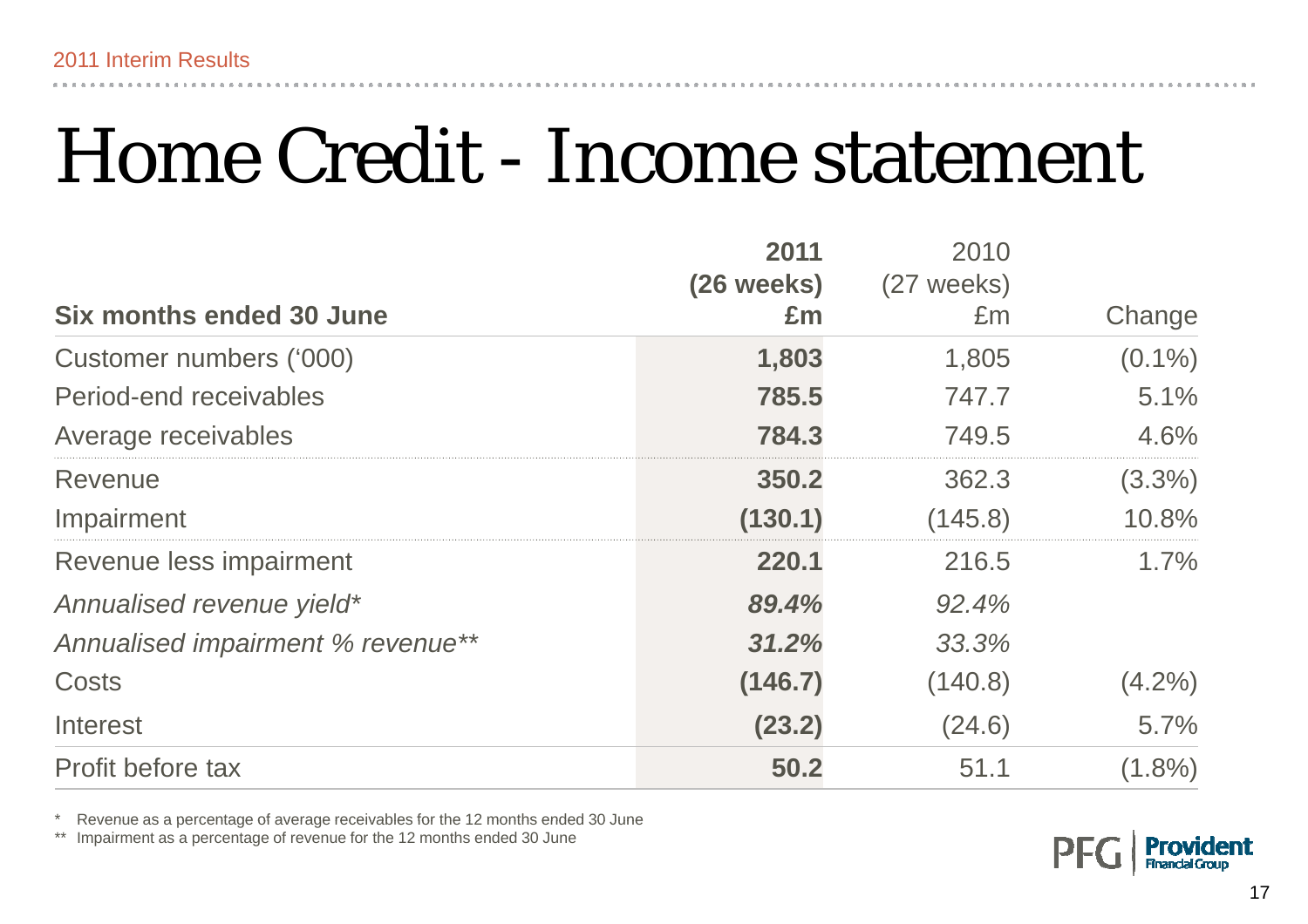#### Vanquis Bank - Income statement

|                                   | 2011   | 2010     |            |
|-----------------------------------|--------|----------|------------|
| <b>Six months ended 30 June</b>   | £m     | Em       | Change     |
| Customer numbers ('000)           | 610    | 483      | 26.3%      |
| Period-end receivables            | 380.1  | 281.2    | 35.2%      |
| Average receivables               | 361.6  | 265.3    | 36.3%      |
| Revenue                           | 99.3   | 74.7     | 32.9%      |
| Impairment                        | (38.9) | (33.3)   | $(16.8\%)$ |
| Revenue less impairment           | 60.4   | 41.4     | 45.9%      |
| Annualised risk-adjusted margin*  | 34.7%  | $31.1\%$ |            |
| Annualised impairment % revenue** | 37.2%  | 45.6%    |            |
| Costs                             | (31.7) | (23.9)   | $(32.6\%)$ |
| Interest                          | (11.1) | (8.4)    | $(32.1\%)$ |
| Profit before tax                 | 17.6   | 9.1      | 93.4%      |

\*\* Revenue less impairment as a percentage of average receivables for the 12 months ended 30 June<br>\*\* Impairment as a perceptage of revenue for the 42 months anded 20 June

\*\* Impairment as a percentage of revenue for the 12 months ended 30 June

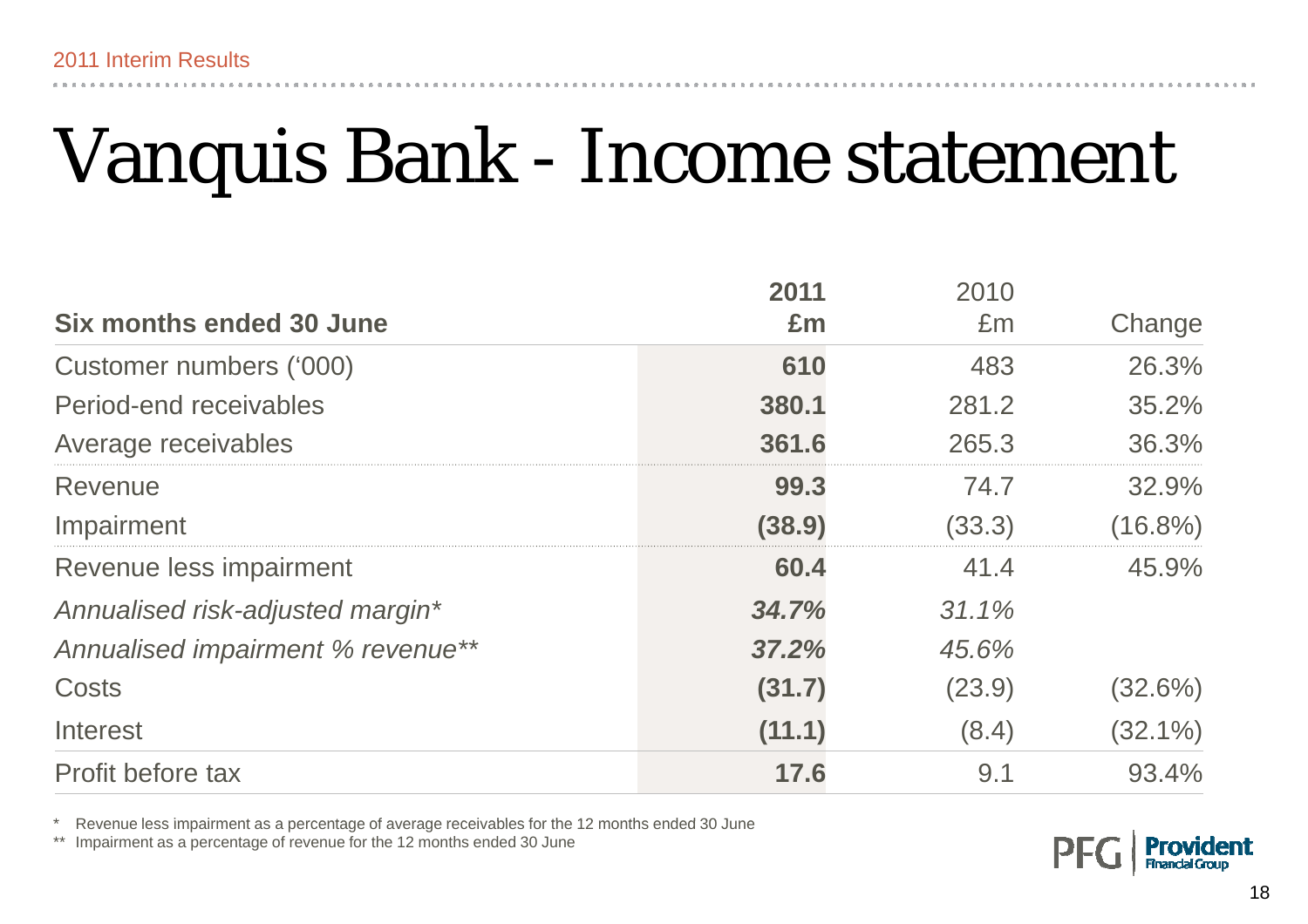## Vanquis Bank - Maintaining the risk-adjusted margin



**Annualised impairment % average receivables** 

- •Risk-adjusted margin of 34.7%, well above minimum target of 30%
- •Stable risk-adjusted margin underpinned by active management of:
	- Credit line utilisation to minimise contingent undrawn exposure
	- Revenue yielu mnough appropriat pricing for risk
- and 2011

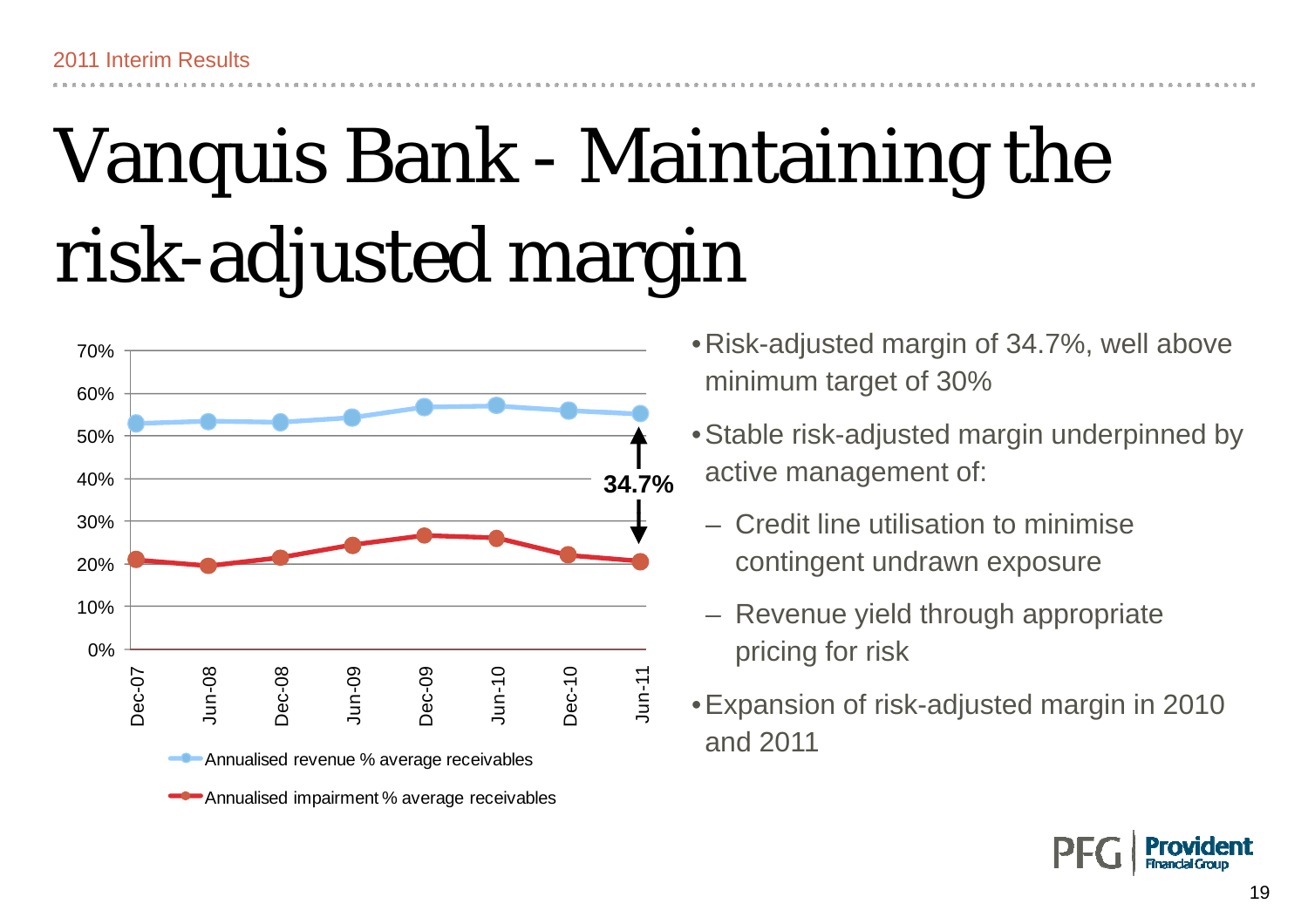## Vanquis Bank - Expansion of the risk-adjusted margin



- •Margin expansion reflects:
	- Improvement in underlying quality of receivables book
		- Tightening of underwriting from 2007 to mid-2009
		- Consistent application of tight underwriting since mid-2009 in a stable employment market
	- Reduction in delinquency rates which has added 1.5% (£5m) to the annualised risk-adjusted margin of 34.7%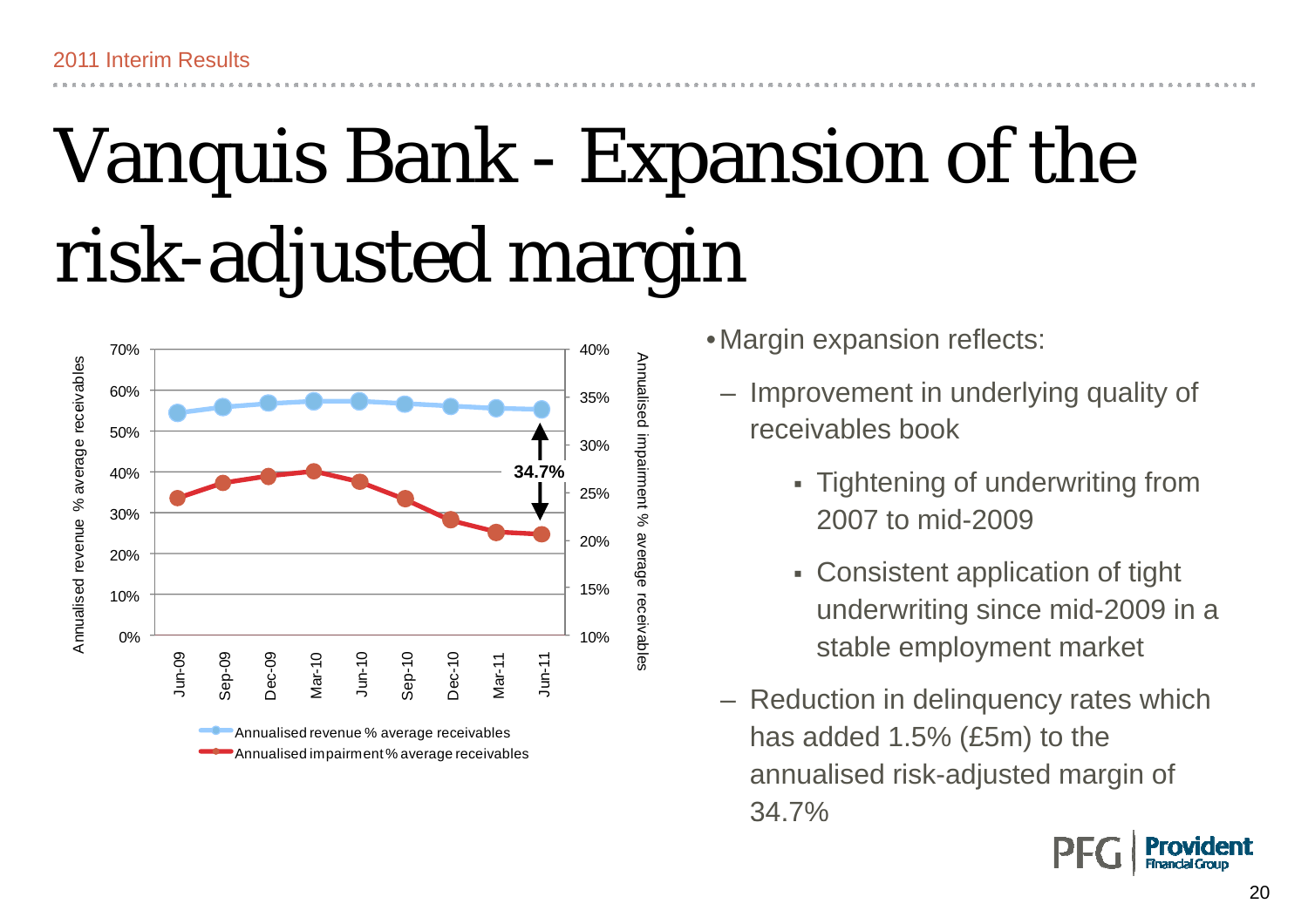### Vanquis Bank - Impairment policy

- Loans deemed to be impaired as soon as 1 contractual monthly payment is missed
- Provision of over 80% made against accounts that are 90 days in arrears\*

**Realistic accounting policy applied consistently which is prudent when benchmarked against other card issuers**

\*Subject to estimated realisations from central/third party debt recovery processes

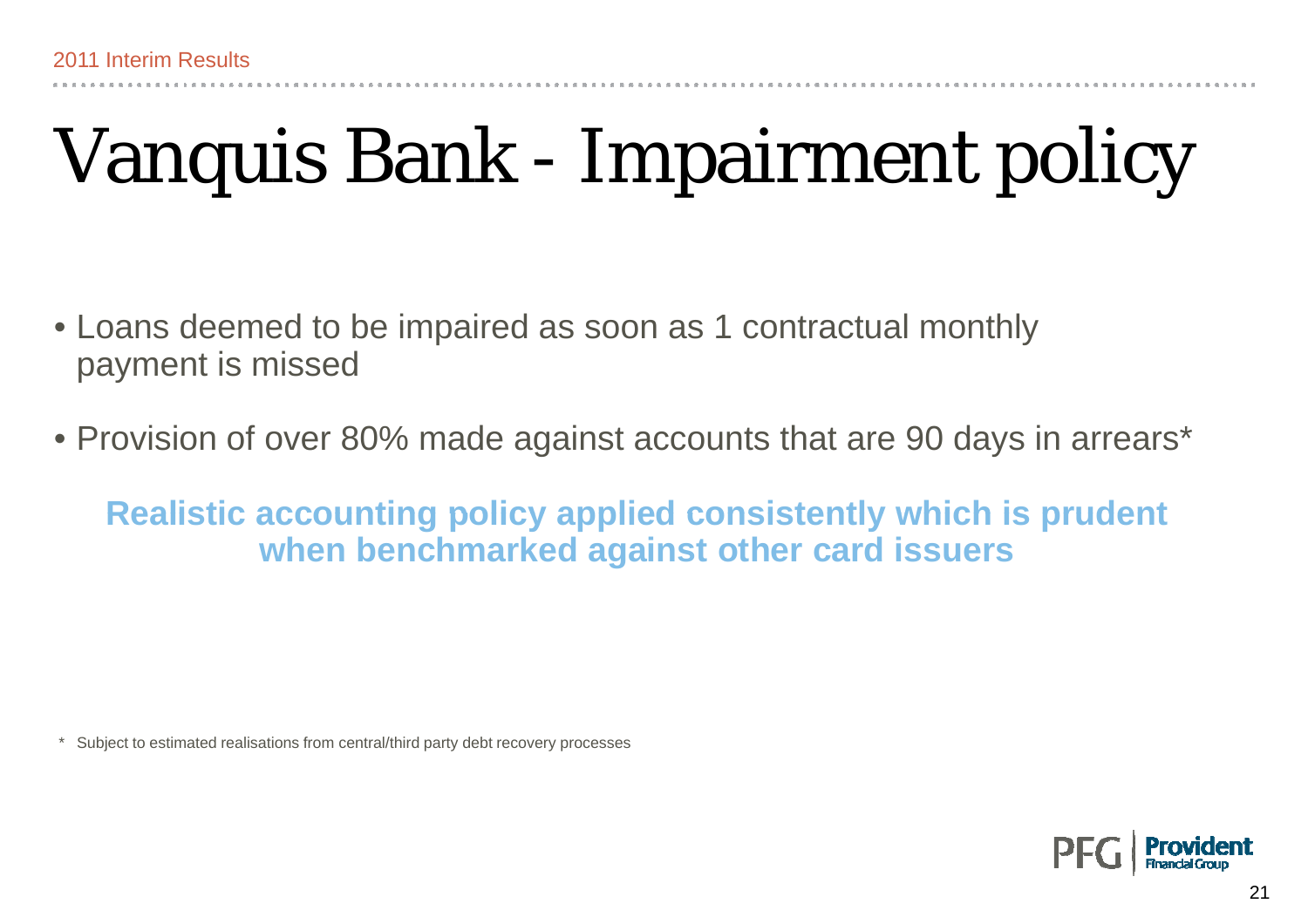#### Vanquis Bank - IFRS 7 disclosures

|                             | 2011<br>$\frac{6}{6}$ | 2010<br>$\%$ |
|-----------------------------|-----------------------|--------------|
| In order                    | 87.9                  | 83.7         |
| In arrears:                 |                       |              |
| - Past due but not impaired |                       |              |
| - Impaired                  | 12.1                  | 16.3         |
| <b>Total</b>                | 100.0                 | 100.0        |

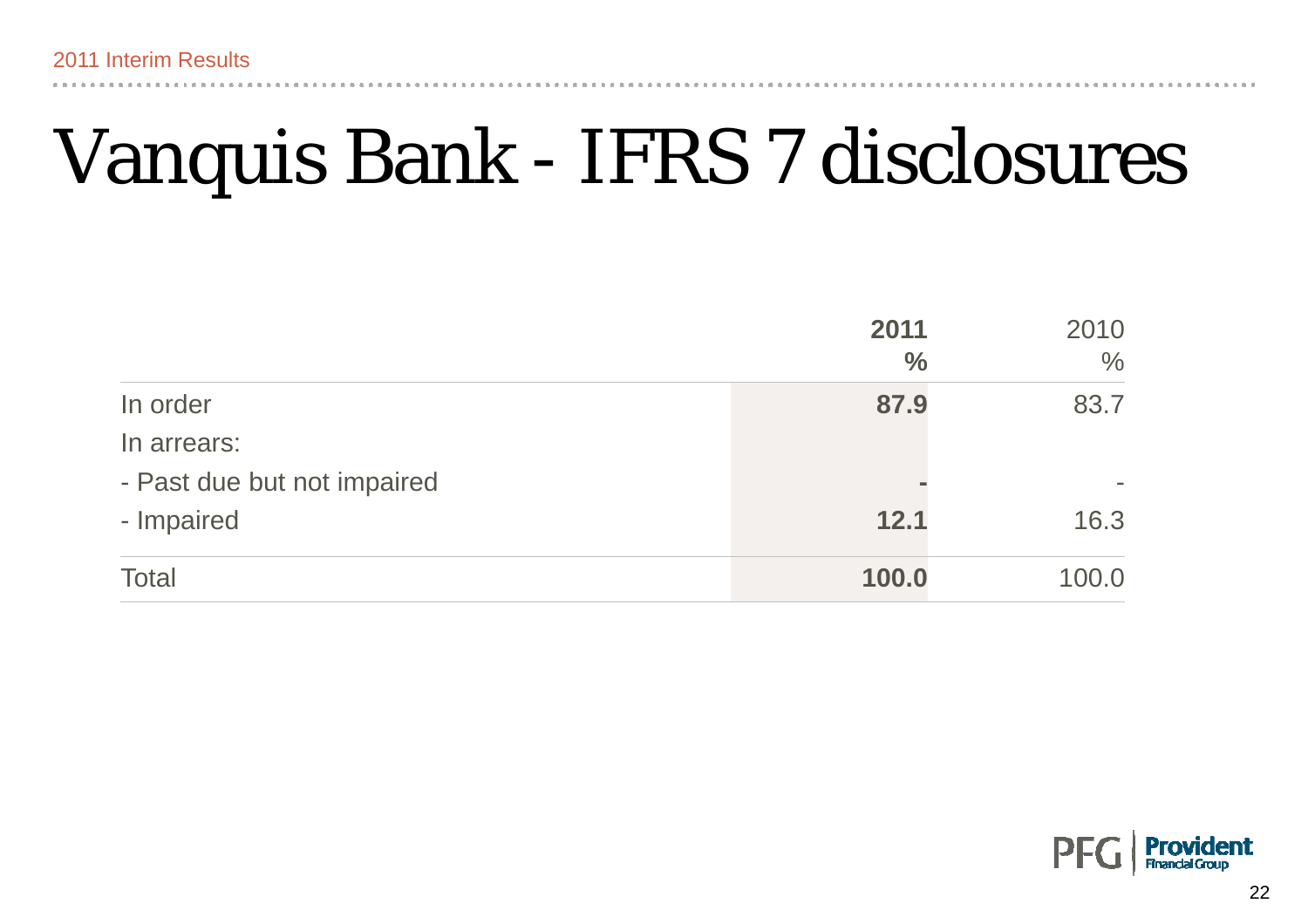#### Vanquis Bank - Income statement

|                                   | 2011   | 2010     |            |
|-----------------------------------|--------|----------|------------|
| <b>Six months ended 30 June</b>   | £m     | Em       | Change     |
| Customer numbers ('000)           | 610    | 483      | 26.3%      |
| Period-end receivables            | 380.1  | 281.2    | 35.2%      |
| Average receivables               | 361.6  | 265.3    | 36.3%      |
| Revenue                           | 99.3   | 74.7     | 32.9%      |
| Impairment                        | (38.9) | (33.3)   | $(16.8\%)$ |
| Revenue less impairment           | 60.4   | 41.4     | 45.9%      |
| Annualised risk-adjusted margin*  | 34.7%  | $31.1\%$ |            |
| Annualised impairment % revenue** | 37.2%  | 45.6%    |            |
| Costs                             | (31.7) | (23.9)   | $(32.6\%)$ |
| Interest                          | (11.1) | (8.4)    | $(32.1\%)$ |
| Profit before tax                 | 17.6   | 9.1      | 93.4%      |

\*\* Revenue less impairment as a percentage of average receivables for the 12 months ended 30 June<br>\*\* Impairment as a perceptage of revenue for the 42 months anded 20 June

\*\* Impairment as a percentage of revenue for the 12 months ended 30 June

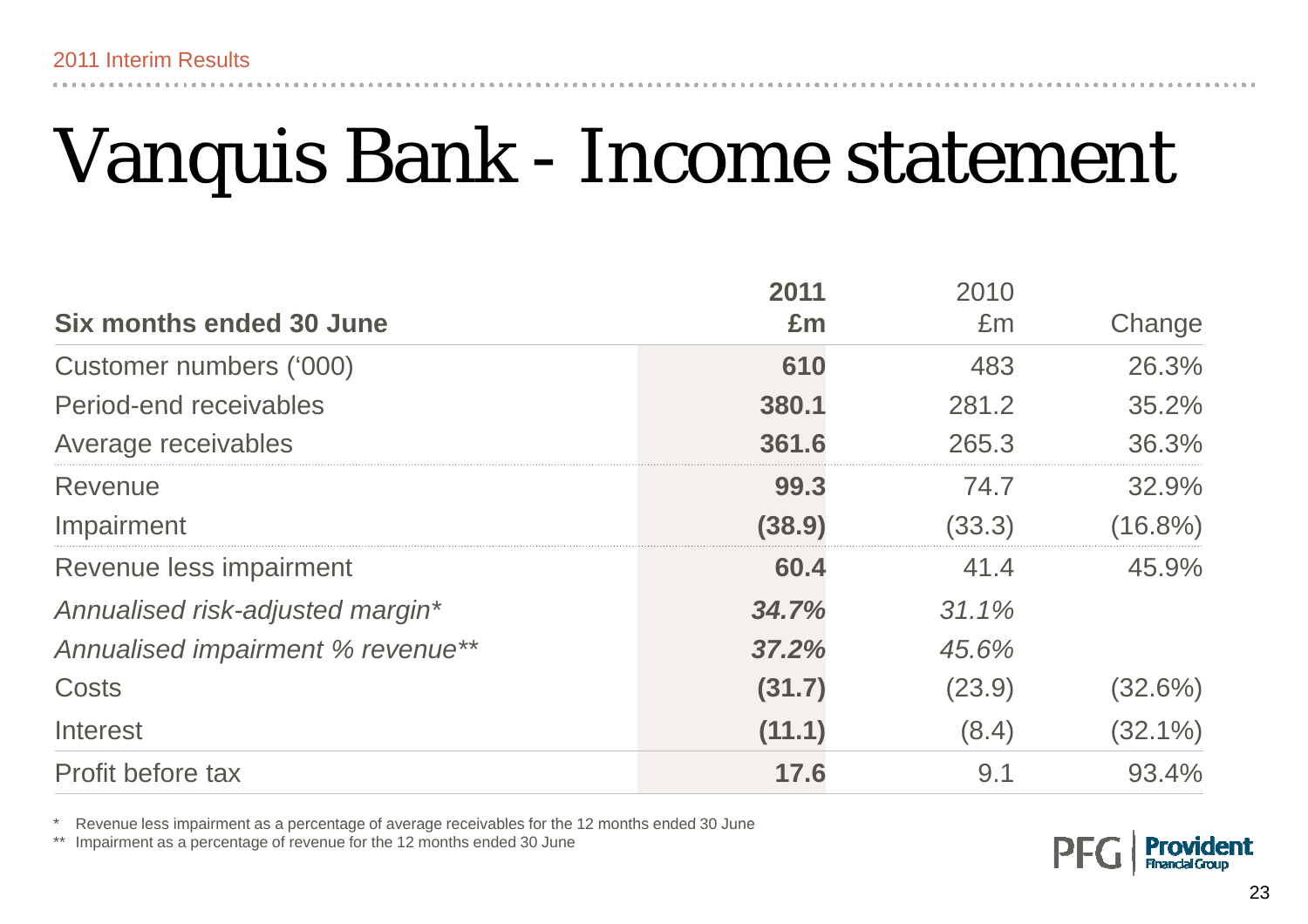## Strong balance sheet

|                         | 2011    | 2010    |
|-------------------------|---------|---------|
| As at 30 June           | £m      | Em      |
| Receivables:            |         |         |
| - Home Credit           | 785.5   | 747.7   |
| - Real Personal Finance | 3.9     | 10.8    |
| - Vanquis Bank          | 380.1   | 281.2   |
|                         | 1,169.5 | 1,039.7 |
| <b>Pension asset</b>    | 58.9    | 1.0     |
| Liquid assets buffer    | 10.8    |         |
| Borrowings*             | (930.6) | (818.5) |
| Other                   | 9.9     | 22.1    |
| <b>Net assets</b>       | 318.5   | 244.3   |
| Equity**: Receivables   | 21.0%   | 21.3%   |
| Gearing**               | 3.3x    | 3.2x    |

\*after adjusting for the fair value of derivatives used to hedge US\$ private placement notes and arrangement fees

\*\*on a banking basis equity excludes the pension asset and the fair value of derivatives both net of deferred tax

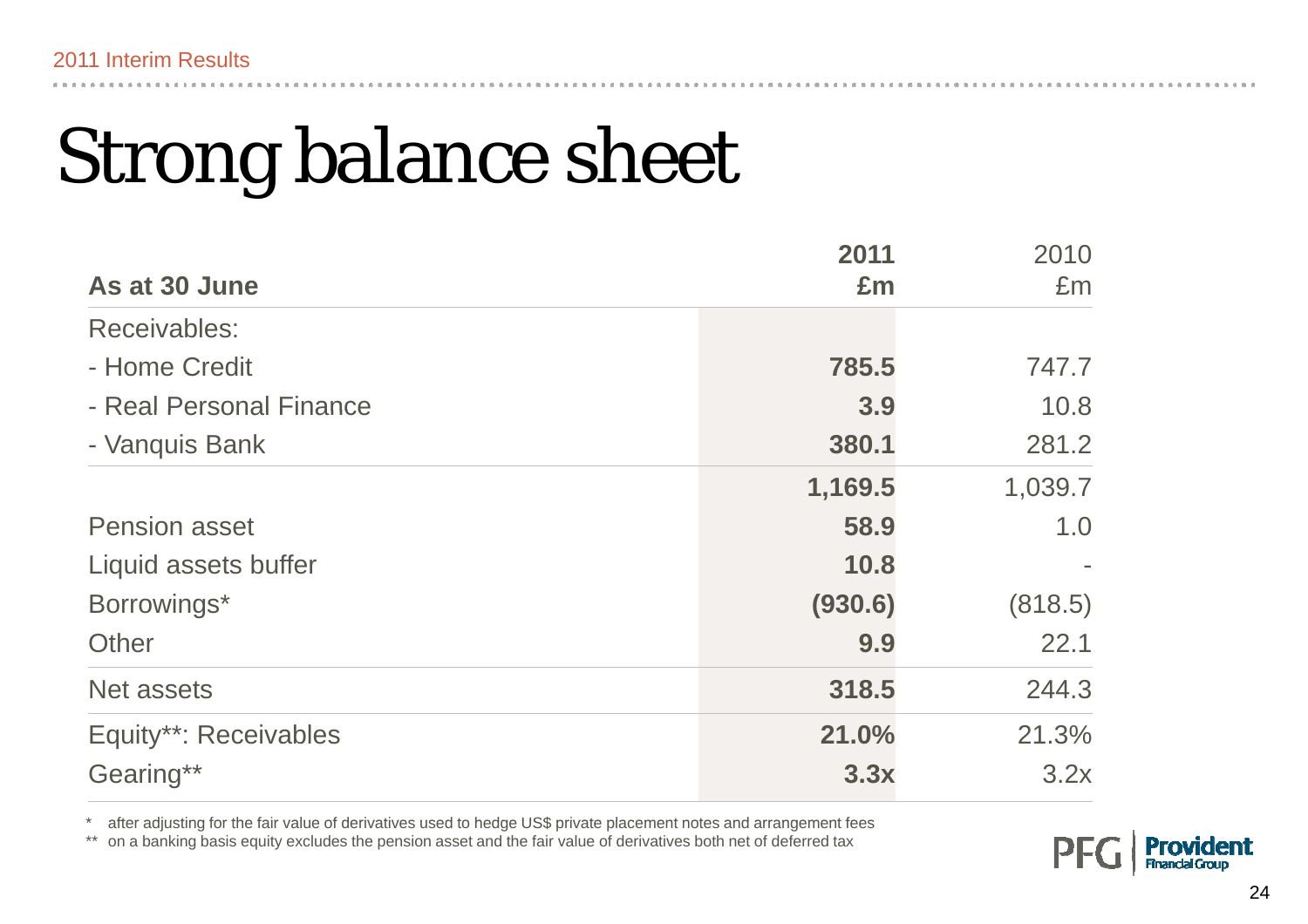### Modest gearing levels



Gearing (measured on a banking basis)

- • Gearing at June 2011 of 3.3 times versus <sup>a</sup> banking covenant of 5.0 times
- Strong capital generation has funded dividends and growth leaving gearing unchanged

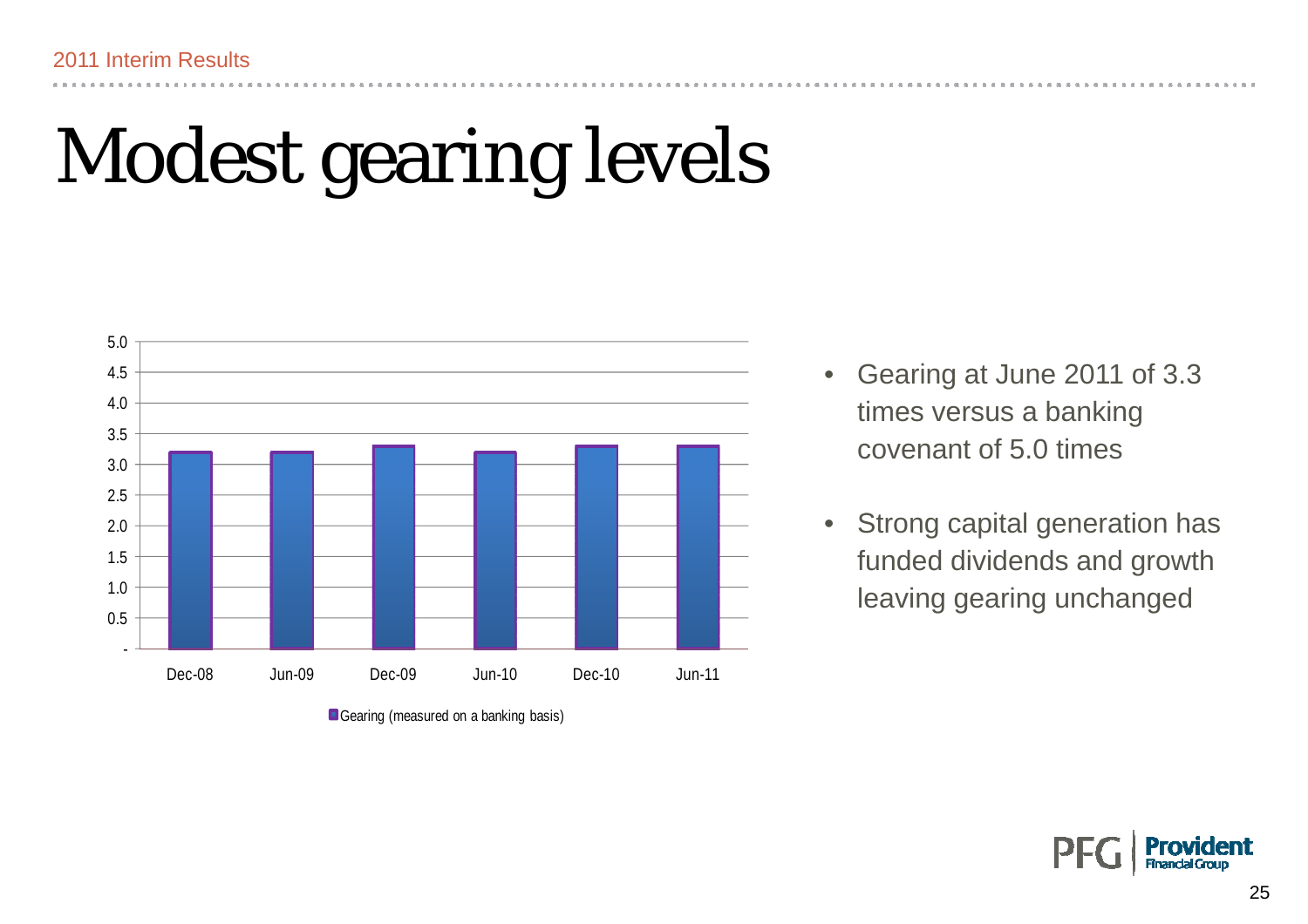### Diversified funding base

|                                                       | <b>Originated</b> | Em    |
|-------------------------------------------------------|-------------------|-------|
| <b>Banks</b>                                          |                   |       |
| UK-centric bank group                                 | 2010              | 420   |
| Non-extending overseas banks                          | 2007              | 197   |
|                                                       |                   | 617   |
| <b>Bonds and private placements</b>                   |                   |       |
| Senior public bond                                    | 2009              | 250   |
| M&G term loan                                         | 2011              | 100   |
| Other sterling/euro medium term notes                 | 2011              | 42    |
| <b>Retail bonds</b><br>- Issue 1                      | 2010              | 25    |
| - Issue 2                                             | 2011              | 50    |
| US private placements                                 | Pre-2006          | 103   |
| Residual subordinated bonds                           | 2005              | 6     |
|                                                       |                   | 576   |
| <b>Vanquis Bank retail deposits</b>                   |                   |       |
| <b>Total committed facilities</b>                     |                   | 1,193 |
| Headroom on committed bank facilities at 30 June 2011 |                   | 280   |
| Originated in past 2 years                            |                   | 887   |

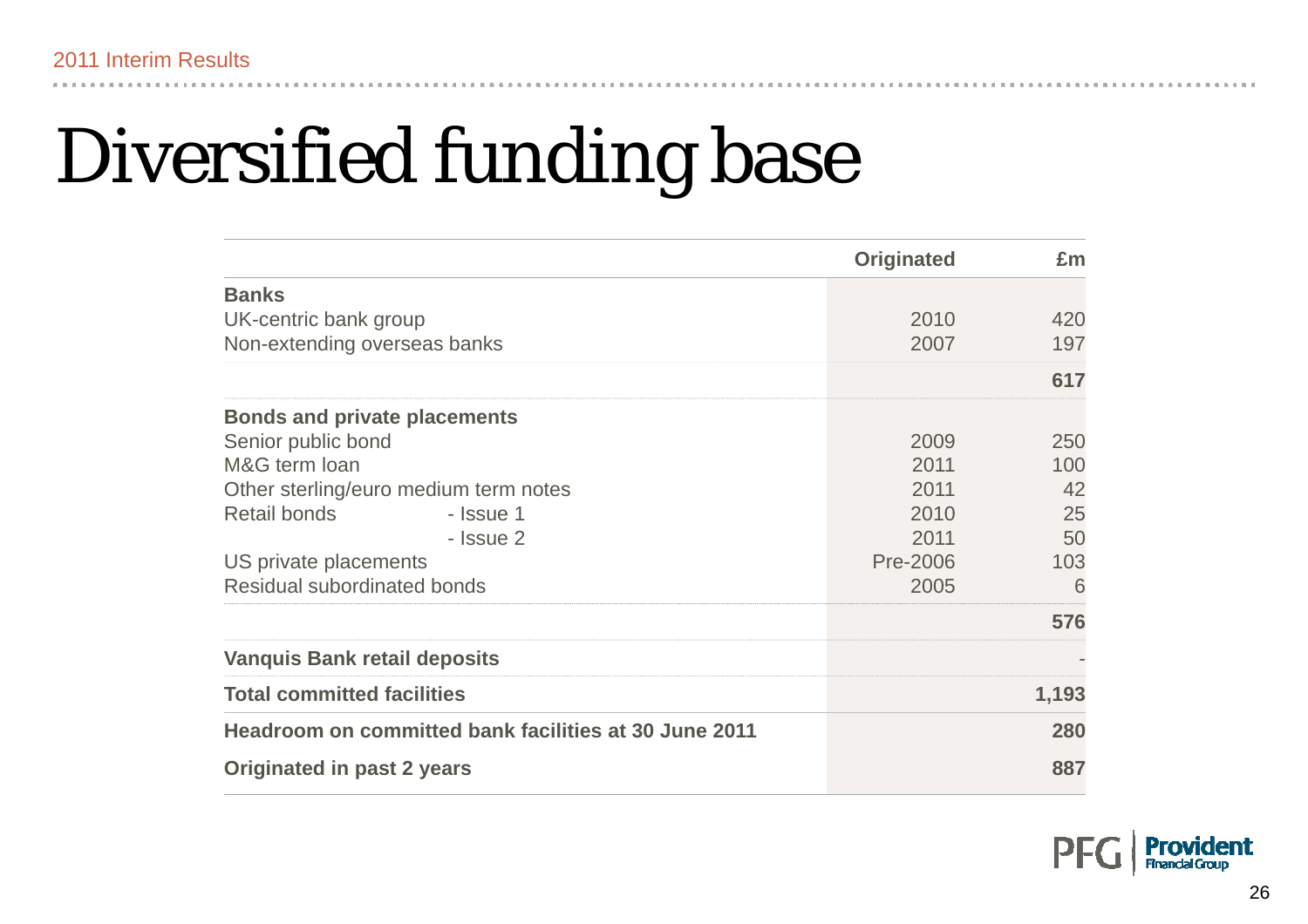### Maturities and funding

| <b>Maturities</b>                                      | Em        | <b>Funding</b>                                                               |
|--------------------------------------------------------|-----------|------------------------------------------------------------------------------|
| 2011<br>US private placements                          | 16        | Extension by May 2012 of UK-centric bank group                               |
| 2012<br>Non-extending overseas banks                   | 197       | facilities of £420m maturing in May 2013                                     |
| 2013<br>UK-centric bank group<br>US private placements | 420<br>49 | Vanquis Bank deposit programme to provide<br>£300m of funding by end of 2012 |
| 2014<br>US private placements                          | 38        |                                                                              |
| 2015<br>Residual subordinated bonds                    | 6         | Retail bond market (raised £50m in March 2011)                               |

 $\bullet$ Continue with Treasury programme to maintain and develop options in bank, private placement, public debt and securitisation markets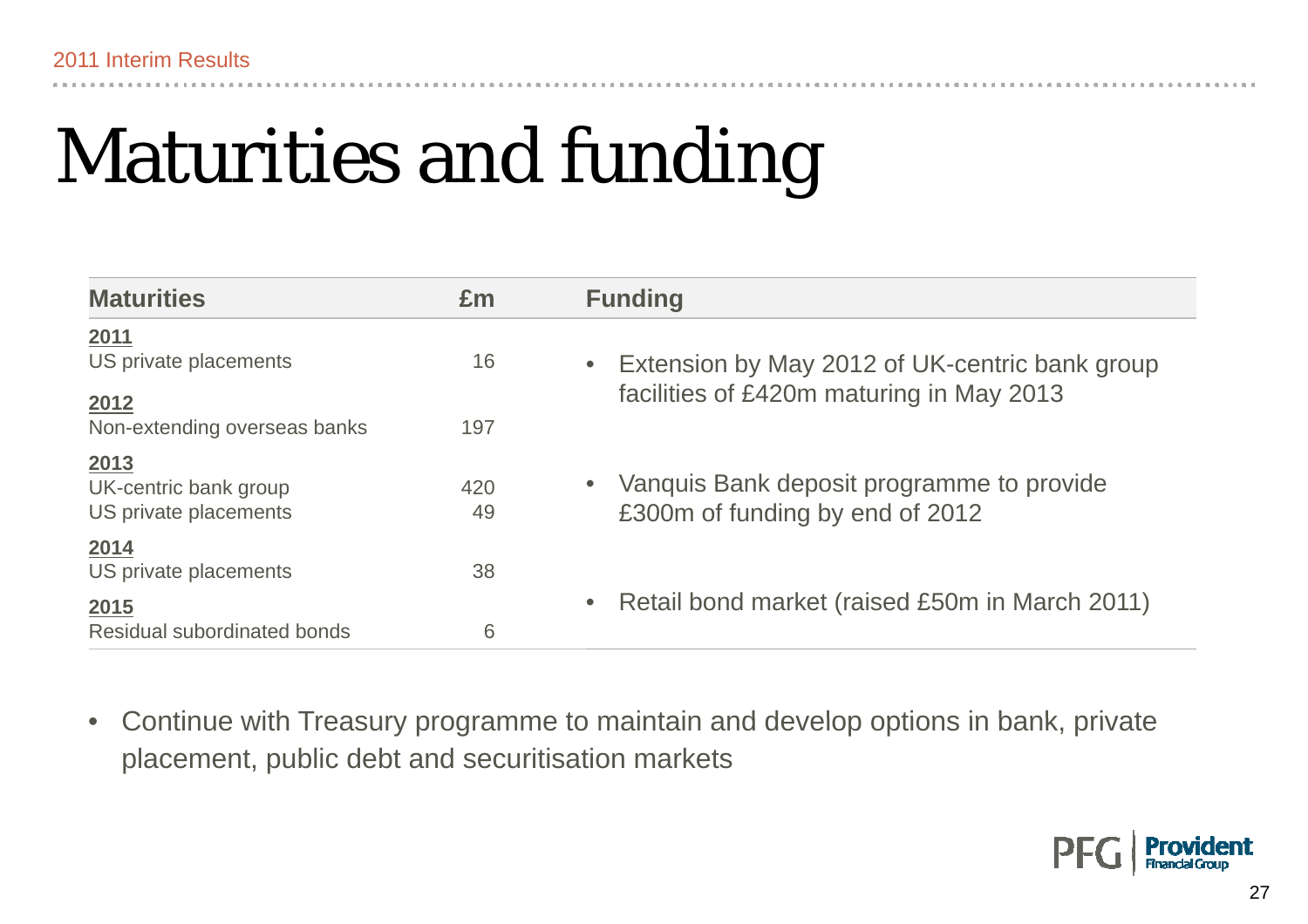### Vanquis as a self-funding business

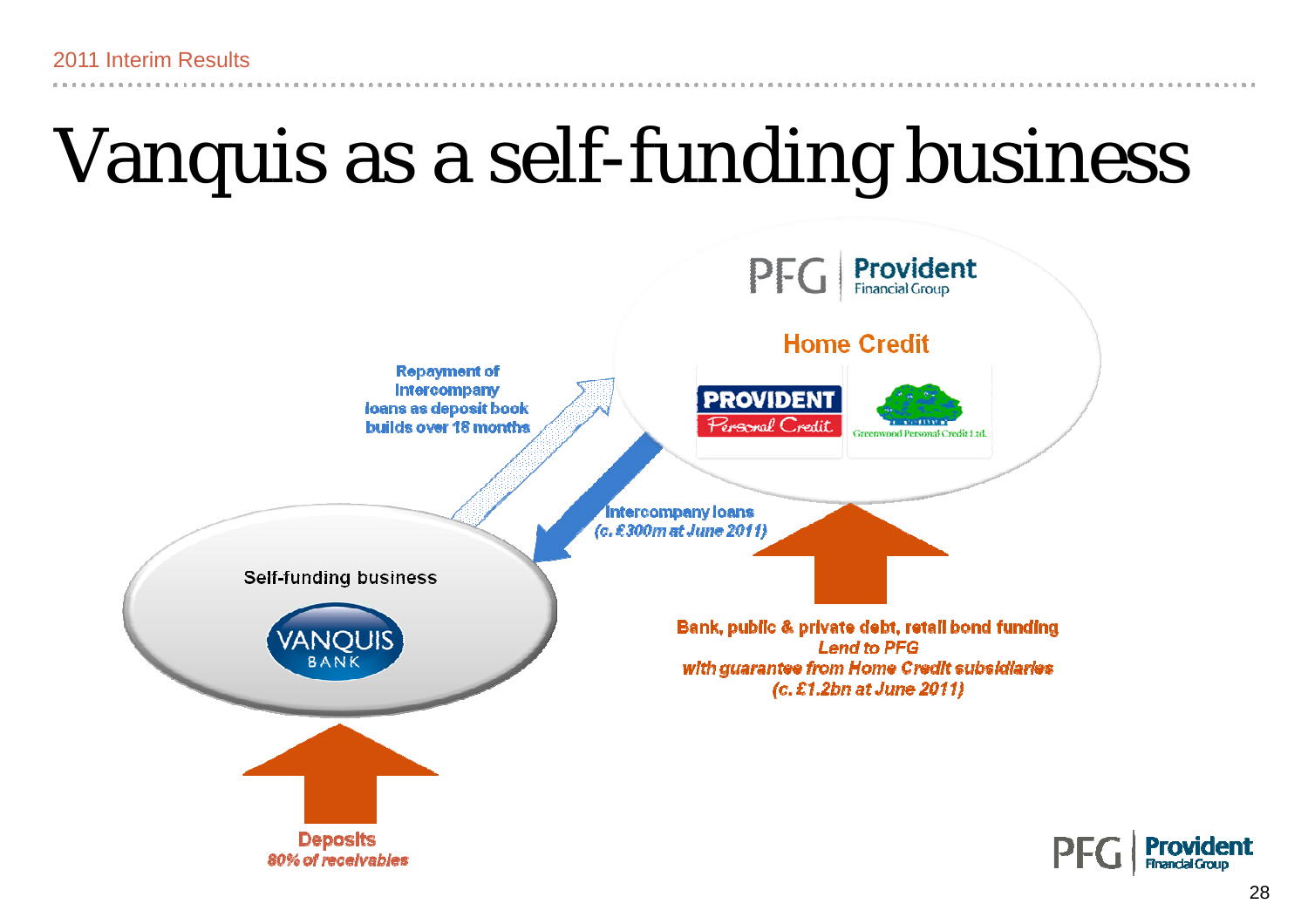### Retail deposits programme

- $\bullet$  Fixed term deposits of typically 1 to 3 years
- Redeemable only in the event of death or mandated legal reasons
- 18 month programme to build funding to 80% of Vanquis Bank's receivables



- Offered through internet best-buy tables (e.g. moneyfacts.co.uk, moneysupermarket.com, moneysavingexpert.com)
- Depositors covered by the FSCS up to £85,000
- Platform outsourced to a third party

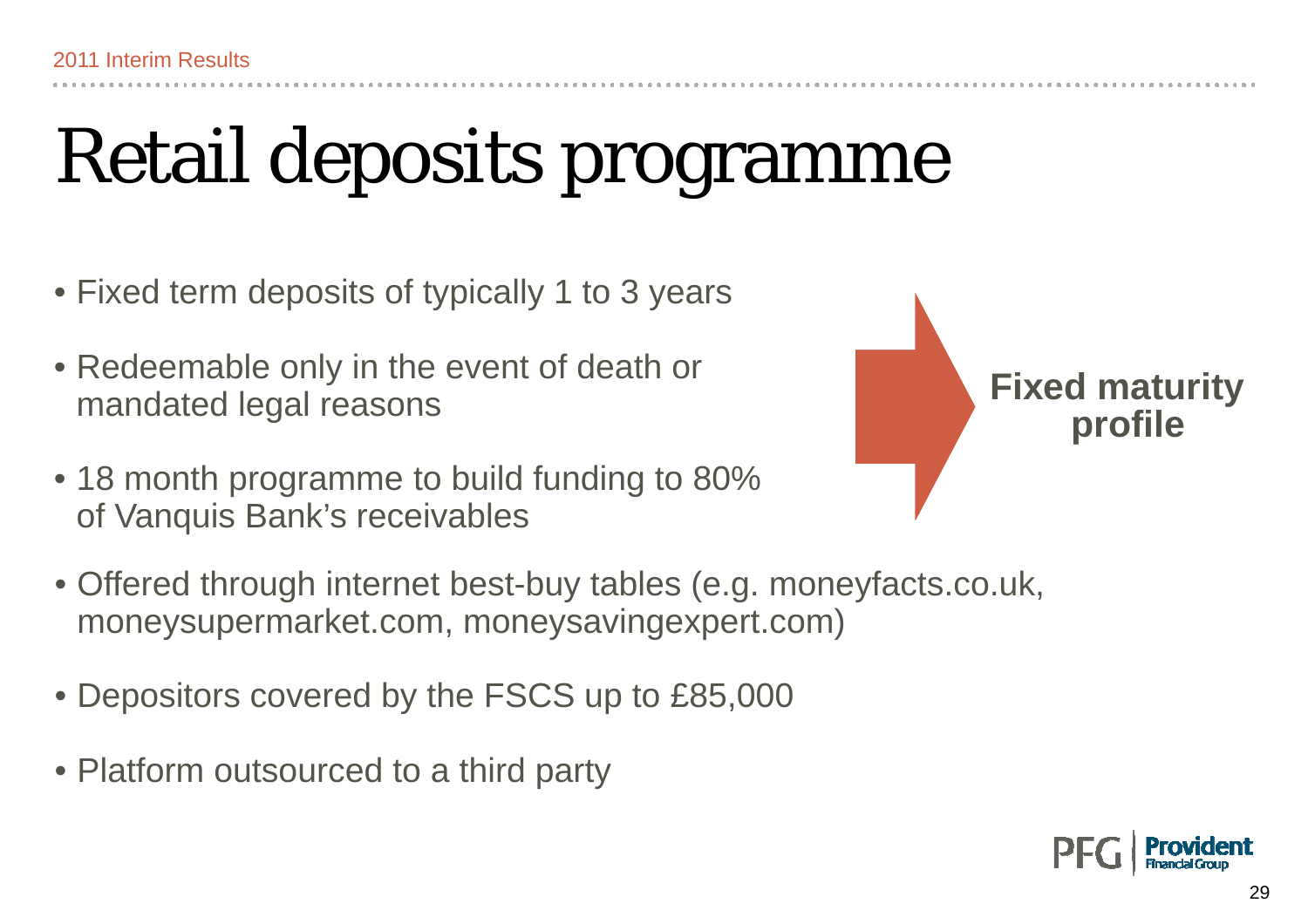### Strong capital generation

- Group generated £91.6m\* of capital in the 12 months to 30 June 2011 compared with dividend payments of £84.9m
- $\bullet$  Vanquis Bank is generating more than sufficient capital to fund its own growth and paid a maiden dividend of £5.0m to PFG in July
- $\bullet$  Regulatory capital remains comfortably in excess of the revised ICG recently set by the FSA

*\* Before the one-off capital expenditure of £9.1m in respect of CCD's head office relocation in October 2010*

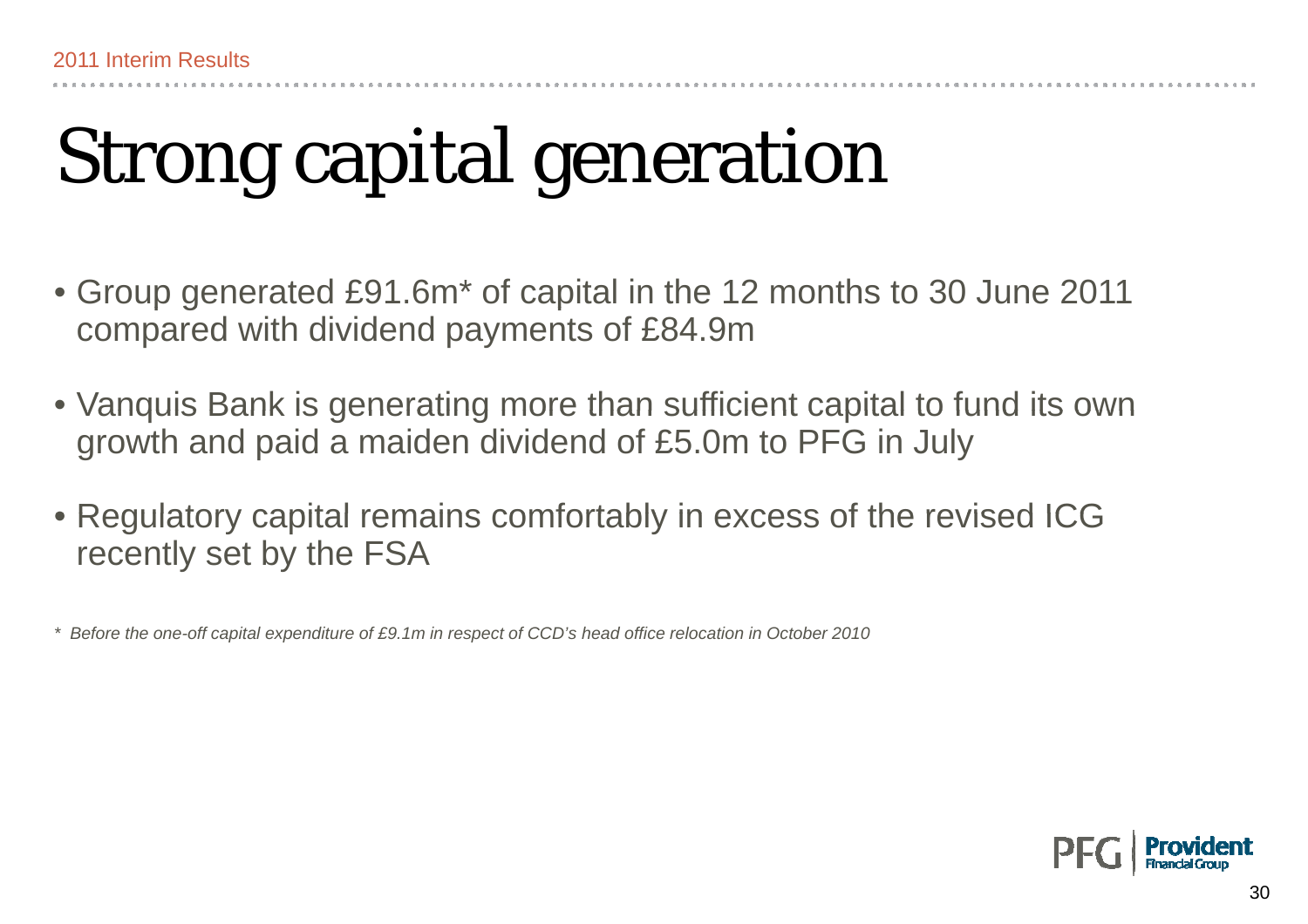### Vanquis Bank - Capital generation

|                                              | Capital<br>generation<br>Em | Em    | Equity Receivables receivables<br>Em | Equity to<br>$\%$ |
|----------------------------------------------|-----------------------------|-------|--------------------------------------|-------------------|
| At 31 December 2010                          |                             | 76.5  | 345.0                                | 22.2              |
| Profit after tax                             | 12.9                        | 12.9  |                                      |                   |
| Other capital movements                      | (0.7)                       |       |                                      |                   |
|                                              | 12.2                        |       |                                      |                   |
| To fund growth in receivables (20% x £35.1m) | (7.0)                       |       |                                      |                   |
| Surplus capital generated                    | 5.2                         |       |                                      |                   |
| <b>Dividend</b>                              | (5.0)                       | (5.0) |                                      |                   |
|                                              |                             |       |                                      |                   |
| At 30 June 2011                              | 0.2                         | 84.4  | 380.1                                | 22.2              |

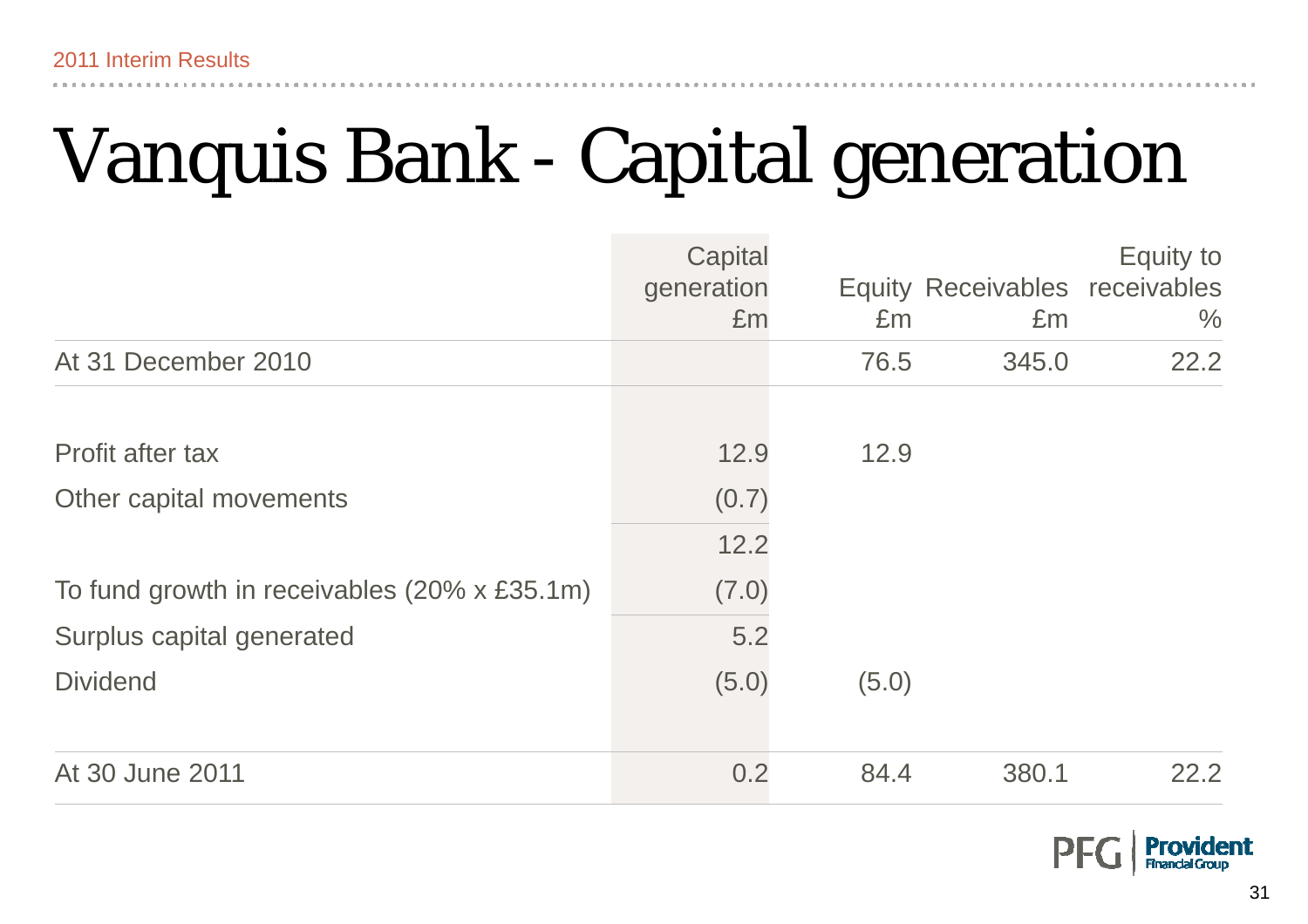## Alignment of dividend policy, gearing and growth



- Historic dividend of 63.5p per share, 1.25x covered at pre-tax profits of £145m
- $\bullet$  20% retention of profits supports receivables growth of more than £100m at 3.5x gearing
- Current gearing of 3.3x within target

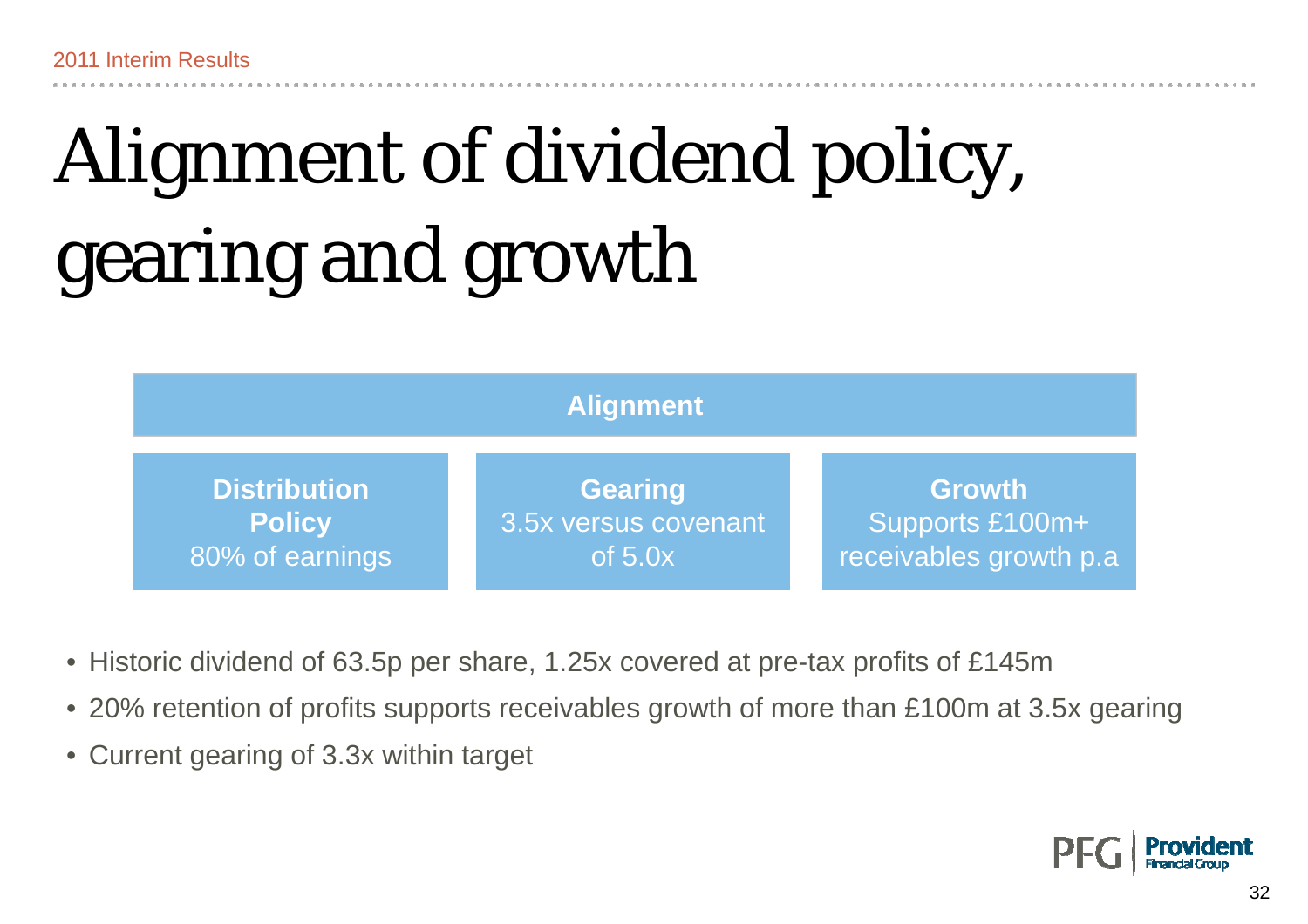## Regulatory update Peter Crook – Chief Executive

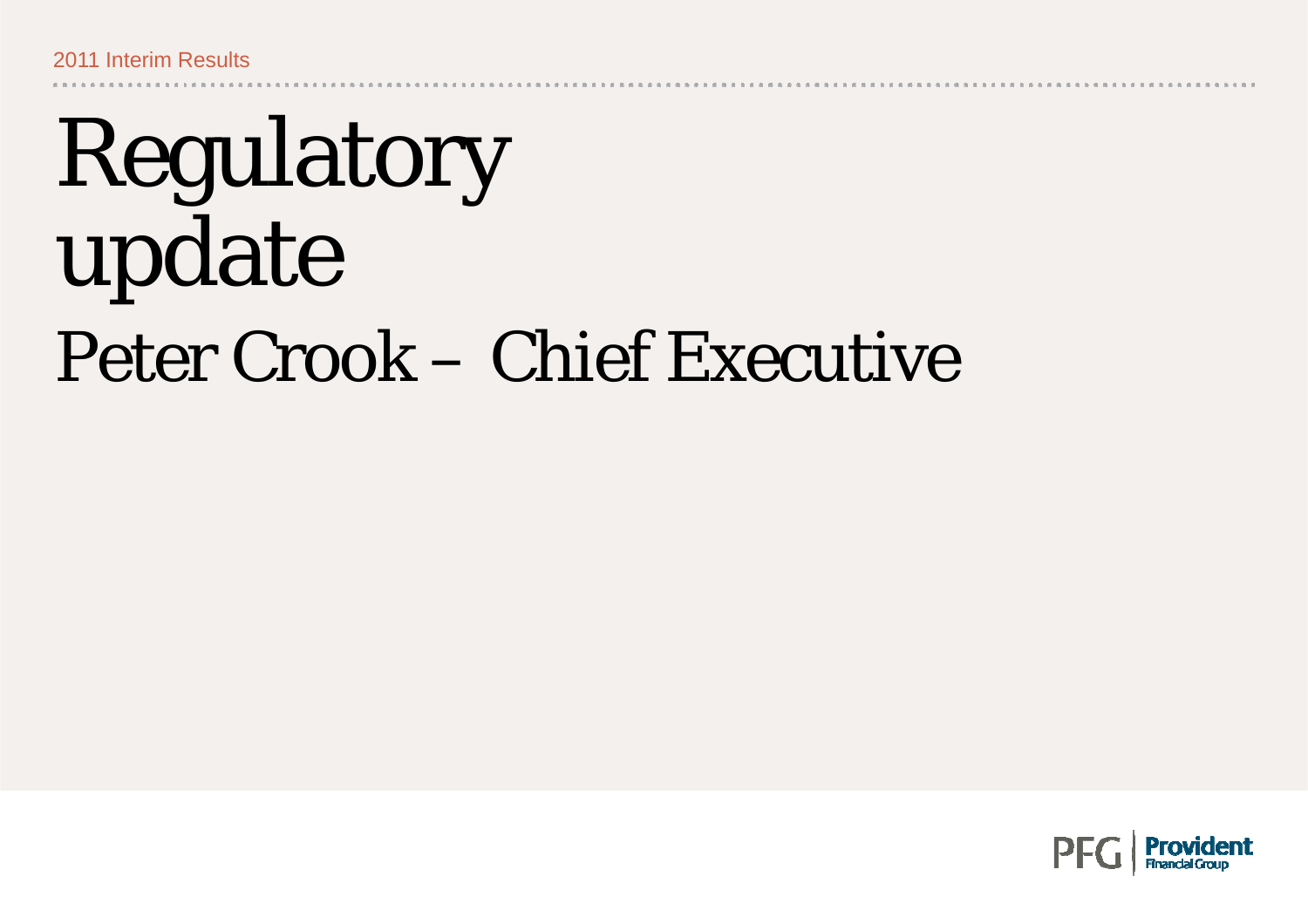## Regulation

#### **Recent developments**

- Relevant provisions of Irresponsible Lending Guidance to Creditors and EU Directive on Consumer Credit implemented by February 2011 as required
- Government published a summary of submissions received as part of its review of consumer credit and personal insolvency on 19 July and will publish its conclusions in the autumn

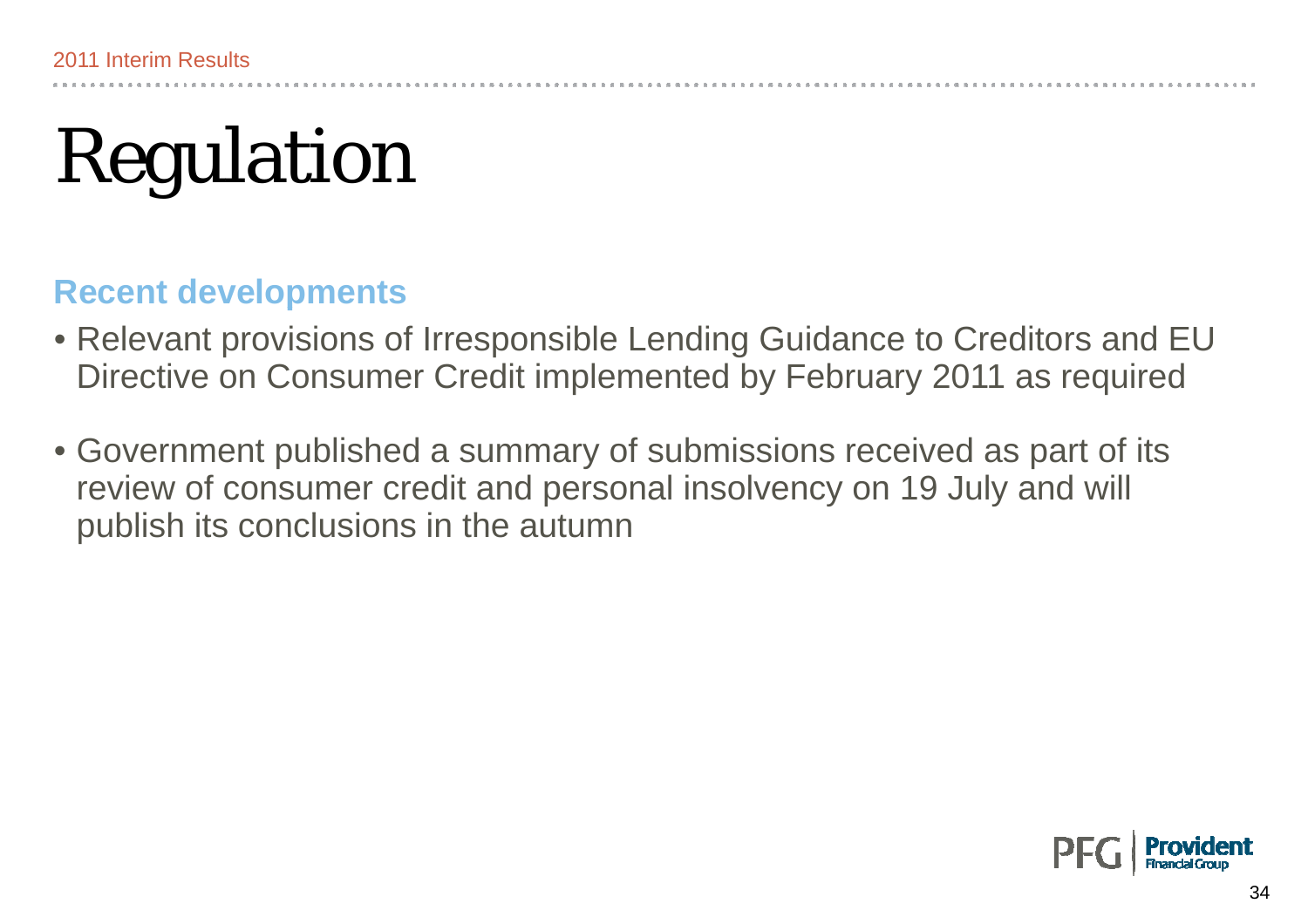## Outlook Peter Crook – Chief Executive

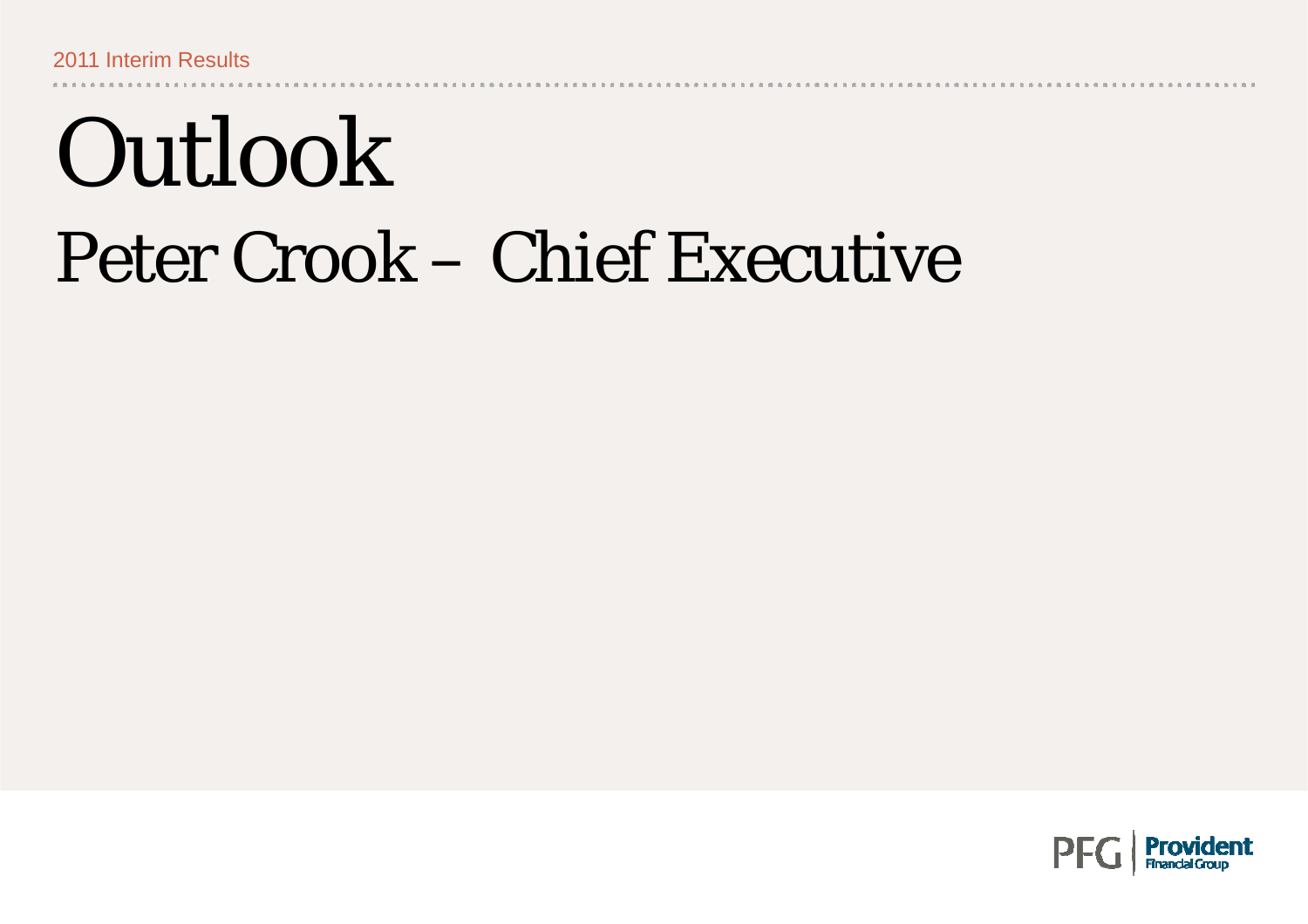#### **Outlook**

- $\bullet$  Strength of group's balance sheet has been augmented by activating Vanquis Bank's retail deposits programme
- $\bullet$  Credit quality in both businesses is very sound as evidenced by favourable impairment trends in first half and provides foundation for good quality growth for 2011 as a whole
- No change to cautious stance on extending new credit in recognition of the continuing pressure on real incomes and uncertainty over future direction of employment market

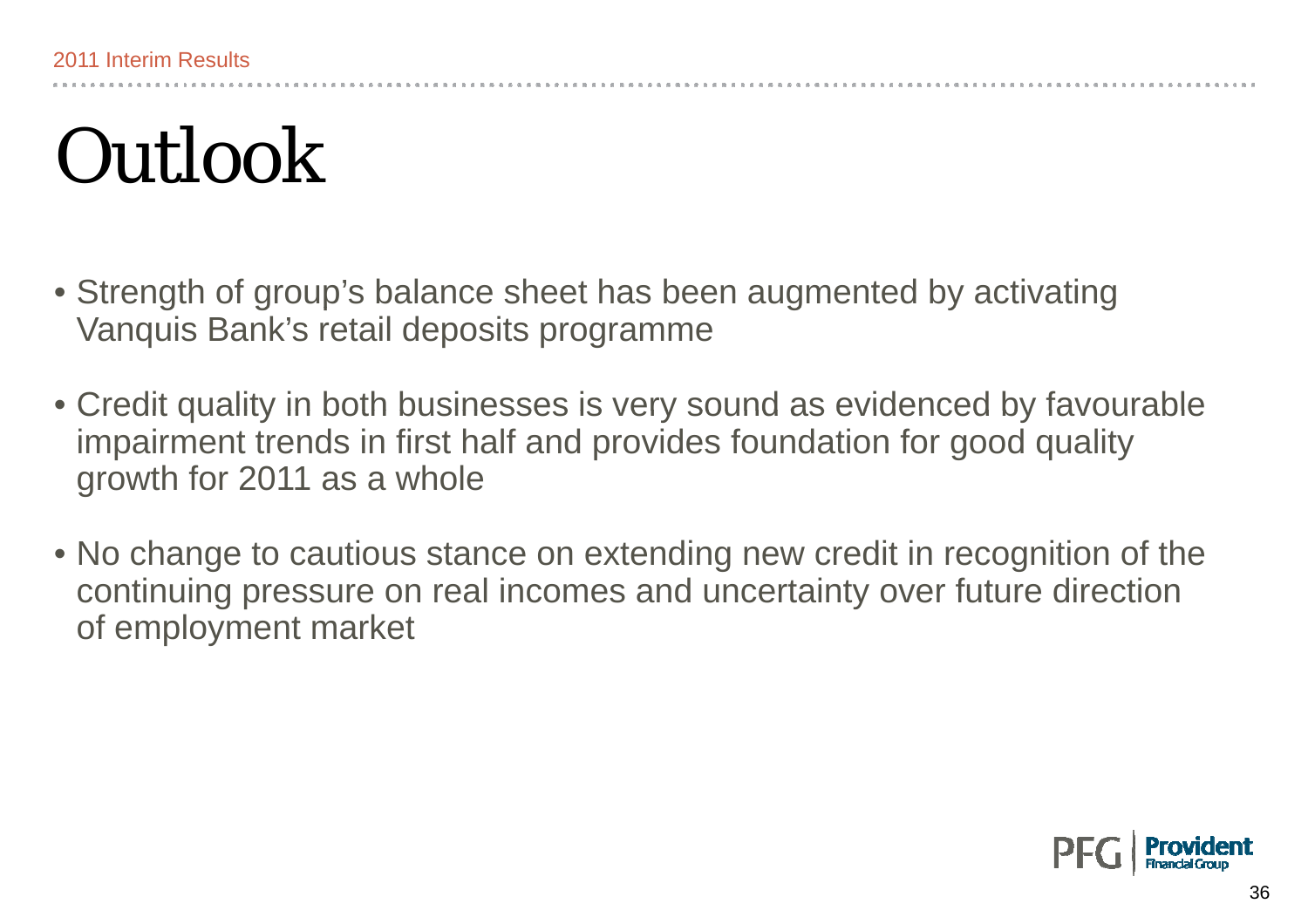## Questions